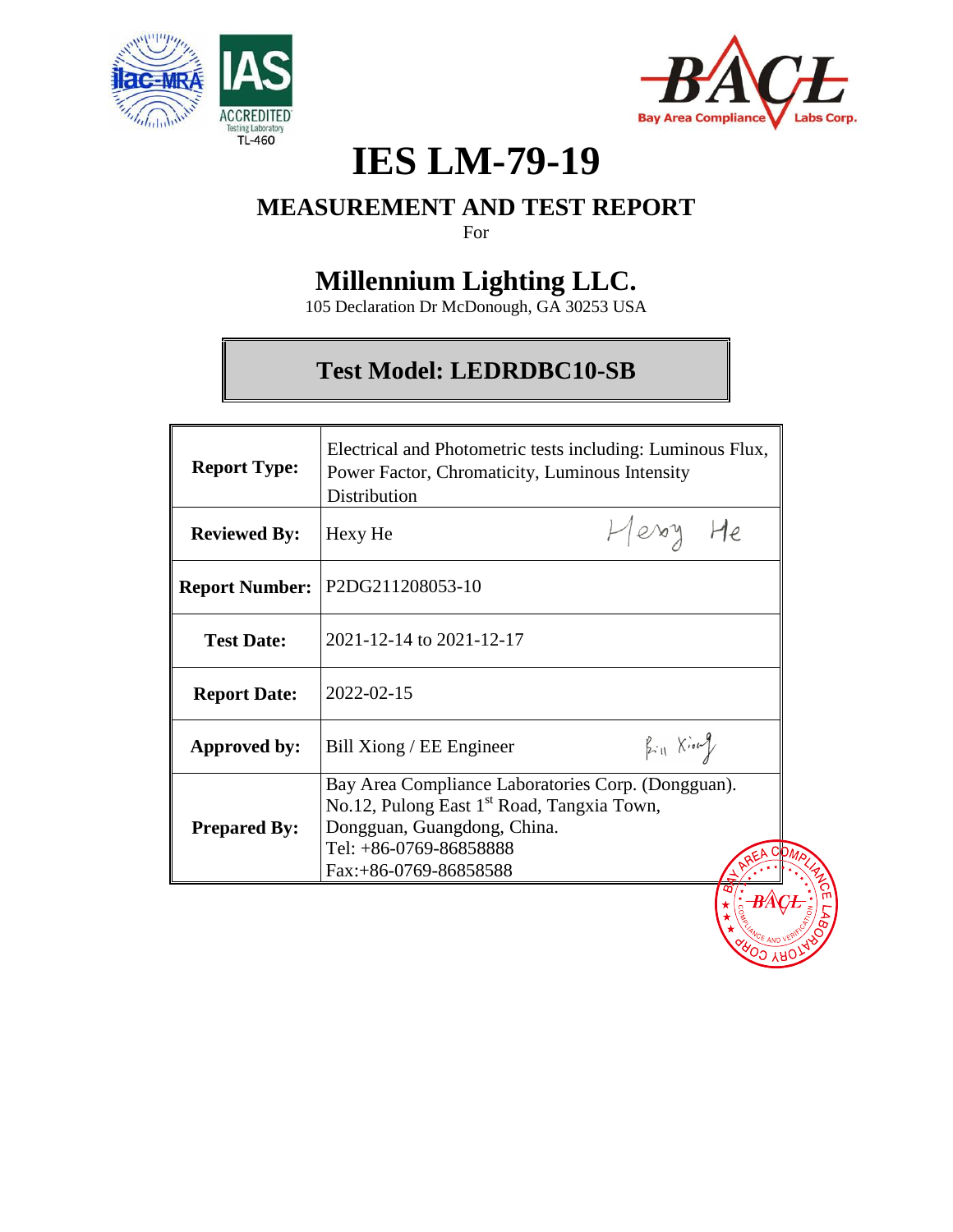

## 1. Product Description

#### **General Information:**

One test sample was in good condition and received on 2021-12-08, and used for testing.

| Model Tested:               | LEDRDBC10-SB                  |
|-----------------------------|-------------------------------|
| Manufacturer:               | Millennium Lighting LLC.      |
| Brand Name:                 | Millennium                    |
| <b>Product Designation:</b> | 10"LED bowl shade fixture SY1 |
| Burning Time Before Test:   | Ohour(For New Products)       |

#### **#Rated Values:**

| Rated Voltage/Frequency: | 120 V AC 60Hz                |
|--------------------------|------------------------------|
| Rated Power:             | 11W                          |
| Nominal CCT:             | 3000K                        |
| Nominal Lumen Output:    | 800Im (for LED Light Engine) |
|                          |                              |

#### 2. Standards Used

- ANSI/IES LM-79-19: Approved method :Optical and Electrical Measurements of Solid-State Lighting Products
- ANSI C82.77-10-2014: Harmonic Emission Limits Related Power Quality Requirements for Lighting
- IES TM-30-18: IES Method for Evaluating Light Source Color Rendition (This method is not in IAS accreditation scope)

| 3. Description of Test Equipment |                   |          |
|----------------------------------|-------------------|----------|
| <b>D</b>                         | $M = 1.15 + 1.17$ | Madel Ma |

| <b>Device</b>                                           | <b>Manufacture</b> | <b>Model No</b>    | <b>Serial No</b>  | <b>Calibration date</b> | <b>Calibration due</b><br>date |
|---------------------------------------------------------|--------------------|--------------------|-------------------|-------------------------|--------------------------------|
| 2.0m integrating<br>sphere                              | <b>EVERFINE</b>    | <b>R98</b>         | 11010018          | 2021-09-27              | 2022-09-26                     |
| spectroradiometer                                       | <b>EVERFINE</b>    | <b>HAAS-2000</b>   | G112048TS81331121 | 2021-09-27              | 2022-09-26                     |
| <b>Digital Power</b><br>Meter                           | <b>EVERFINE</b>    | PF2010A            | 1011004           | 2021-09-27              | 2022-09-26                     |
| Digital CC&CV DC<br>Power Supply                        | <b>EVERFINE</b>    | WY305-V1           | 1101047           | 2021-06-30              | 2022-06-29                     |
| Standard Light<br>Source                                | <b>EVERFINE</b>    | D <sub>204</sub>   | N/A               | 2021-10-15              | 2022-10-14                     |
| Special zero-<br>voltage<br>synchronous<br>switching AC | <b>EVERFINE</b>    | <b>DPS1010-YF</b>  | 1011001T          | 2021-01-04              | 2022-01-03                     |
| <b>AC POWER</b><br><b>SUPPLY</b>                        | <b>EVERFINE</b>    | <b>VPS1030 PWM</b> | 1012017           | 2021-01-04              | 2022-01-03                     |
| Digital CC&CV DC<br>Power Supply                        | <b>EVERFINE</b>    | WY12010            | 1009009           | 2021-01-04              | 2022-01-03                     |
| Digital power<br>meter                                  | YOKOGAWA           | WT-210             | 91j926132         | 2021-01-04              | 2022-01-03                     |
| full-field speed<br>goniophotometer                     | <b>EVERFINE</b>    | GO-R5000           | YG108492N10120001 | 2021-03-12              | 2022-03-11                     |
| wireless remote<br>thermohygrometer                     | N/A                | 433MHz             | N/A               | 2021-04-27              | 2022-04-26                     |
| Standard Light<br>Source                                | <b>EVERFINE</b>    | D908               | 1012003           | 2021-10-15              | 2022-10-14                     |

Report No. P2DG211208053-10 Page 2 of 20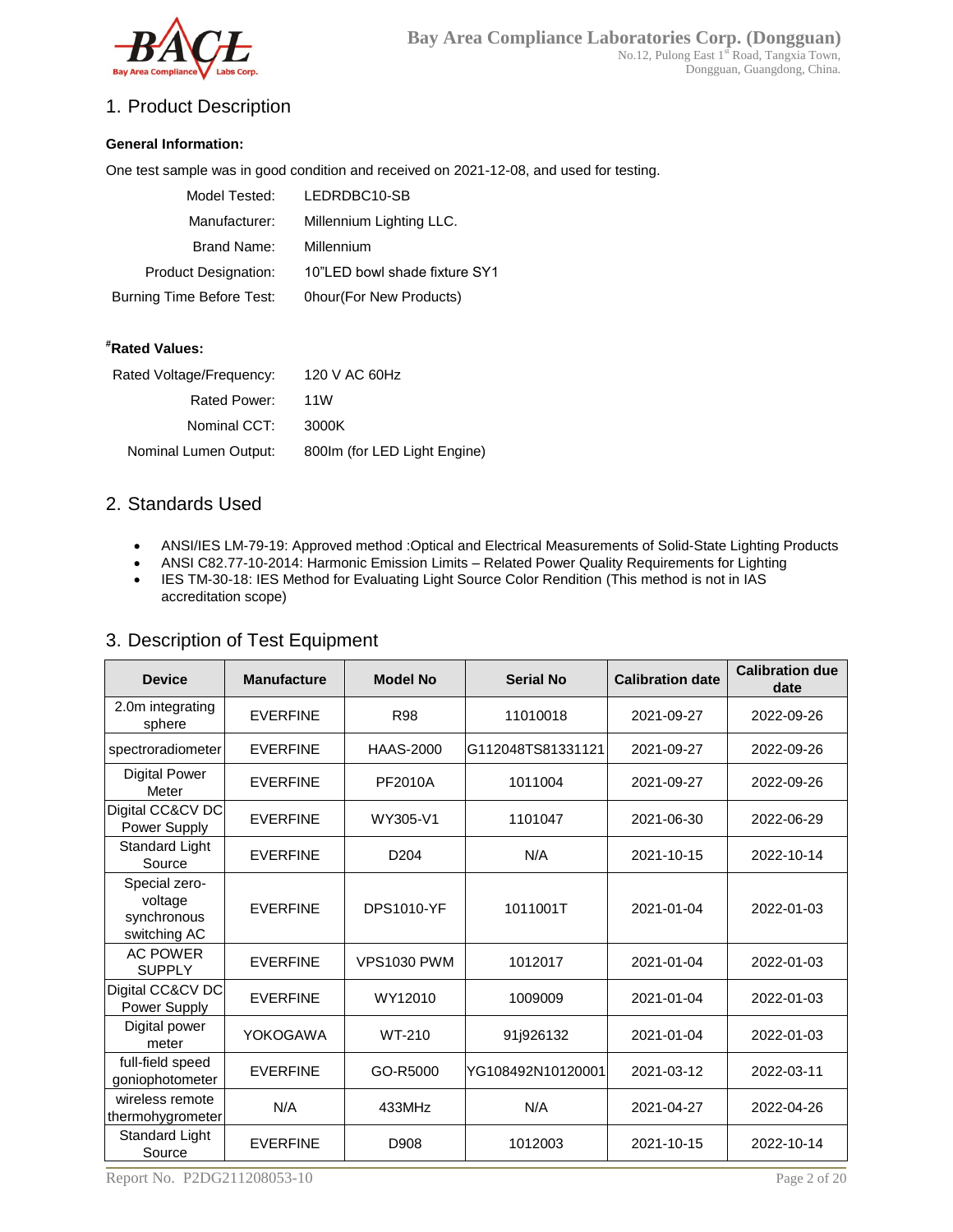

Statement of Traceability: Bay Area Compliance Laboratories Corp. (Dongguan) attested that all calibration has been performed using suitable standards traceable to National Primary Standards and International System of Units (SI).

#### 4. Test Method

Product was tested with no seasoning. All stabilization and measurements were made in compliance with ANSI/IES LM-79-19. The product was operated at rated voltage or at voltage required by manufacturer. The ambient temperature of the sample was maintained at 25°C±1.2°C during measurement. And relative humidity is maintained between 10% and 65%.The air flow around the SSL product is less than 0.2m/s.

#### **Integrating Sphere System**

The system includes AC power source, digital power meter, DC power supply, Spectroradiometer, and integrating sphere. The integrating sphere system is calibrated by standard spectrum light source before measurement.

4π geometry was used during measurement. The product was operated in its intended orientation in application and was recorded in this report.

The uncertainty of the light output (luminous flux) measurements is  $U=2.1\%$  (K=2), at the 95% confidence level. The uncertainty of the correlated color temperature measurements is U=22K (K=2), at the 95% confidence level. The uncertainty of the CRI is U=2.1(K=2), at the 95% confidence level.

The uncertainty of power meter AC current U=0.19 % of rdg, AC Voltage U=0.18% of rdg, Power U=0.46%) (K=2), at the 95% confidence level.

#### **Goniophotometer System**

The goniophotometer system is calibrated by standard light source before measurement.

Type C goniophotometer was used for measuring total luminous flux, luminous intensity distribution, and color spatial uniformity. The product was operated in its intended orientation in application and was recorded in this report. For luminous intensity distribution, The vertical angle (*γ*) test intervals were set no more than 2.5 degree ,The horizontal angle (C plane) test intervals were set no more than 22.5 degree. For color spatial uniformity, The vertical angle (*γ*) test intervals were set no more than 90 degree ,The horizontal angle (C plane) test intervals were set no more than 10 degree

The uncertainty of the luminous intensity is U=2.00% (K=2), at the 95% confidence level.

#### **Fidelity Index and Gamut Index Calculation**

The  $R_i$ ,  $R_q$  was calculated according to IES TM-30-18 by using calculation tools. The calculation was based on the measured SPD from 380nm to 780nm with 1nm intervals. All the colors in this report is for reference only.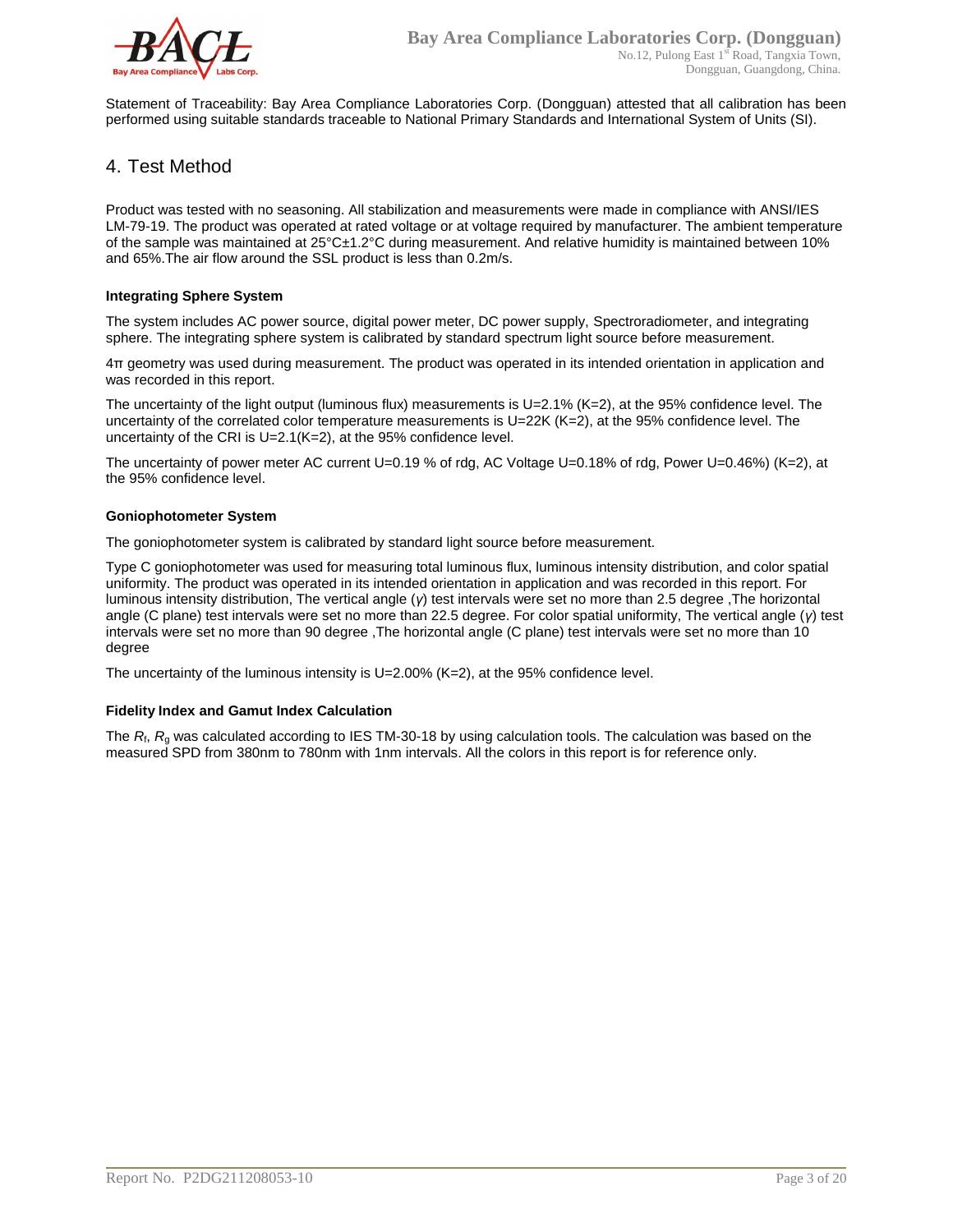

### 5. Test Result

## **[Integrating Sphere System]**

Total operating time for integrating sphere test: **1.0 hour**

Test orientation: **Downward**

#### Photometric and Electrical Measurement Result

| Voltage (V) | Frequency (Hz) | Current (A) | Power (W) | Power Factor | Luminous<br>Flux(lm) | Efficacy (Im/W) |
|-------------|----------------|-------------|-----------|--------------|----------------------|-----------------|
| 120.0       | 60             | 0.1129      | 12.38     | 0.9137       | 598.21               | 48.31           |

| Radiant Flux (W) | CCT(K) | Duv        |        |        |        |        |
|------------------|--------|------------|--------|--------|--------|--------|
| 2.0763           | 3059   | $-0.00405$ | 0.4272 | 0.3908 | 0.2500 | 0.5146 |





#### Color Rendering Index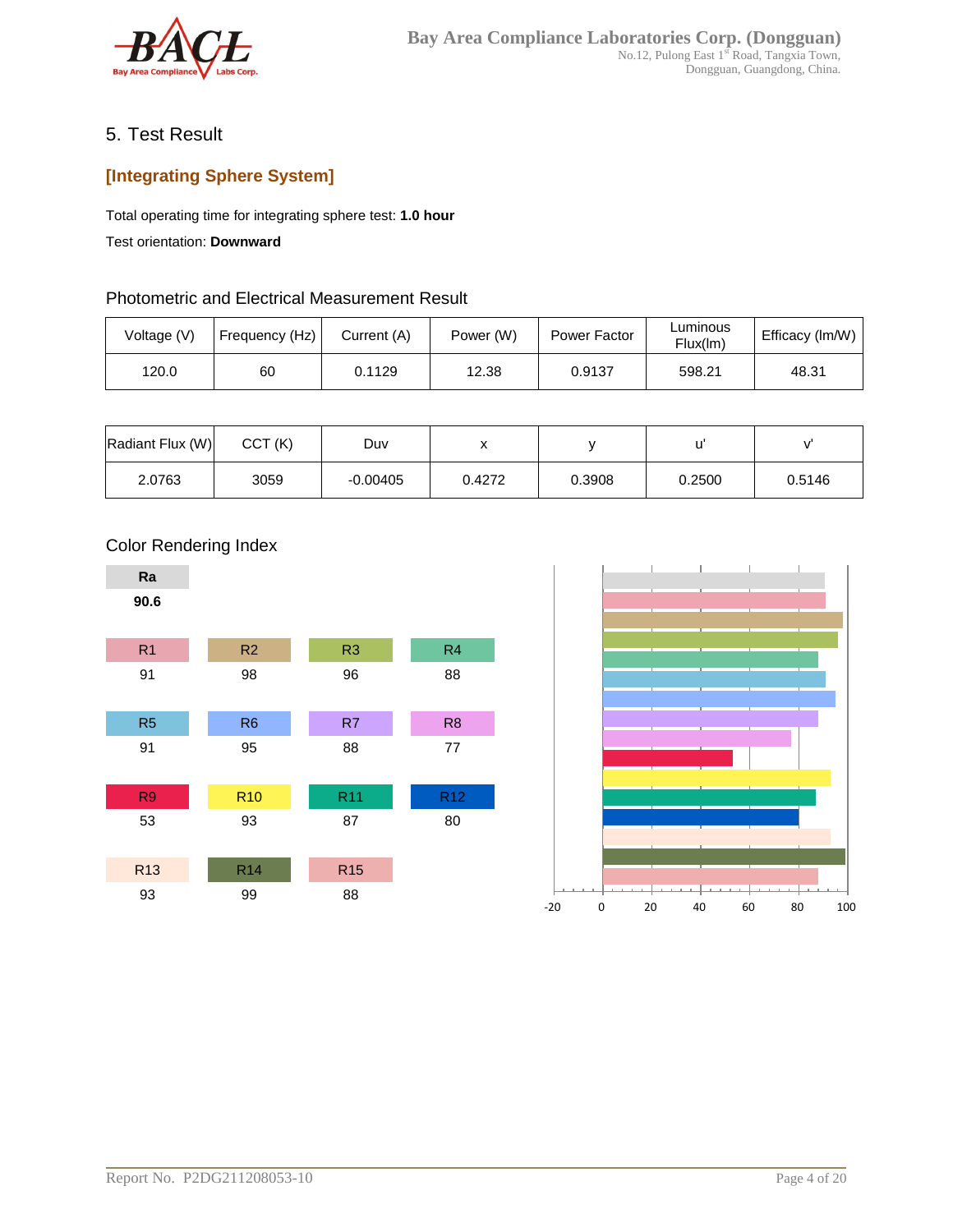

**6**

**11**

**7**

 $R_f$ 

**8**

**9**

No.12, Pulong East 1st Road, Tangxia Town, Dongguan, Guangdong, China.



**5 4**

**89 98**

**10 15**

**12 13**







**1**

*R*g

**16**

**2**

**3**

**14**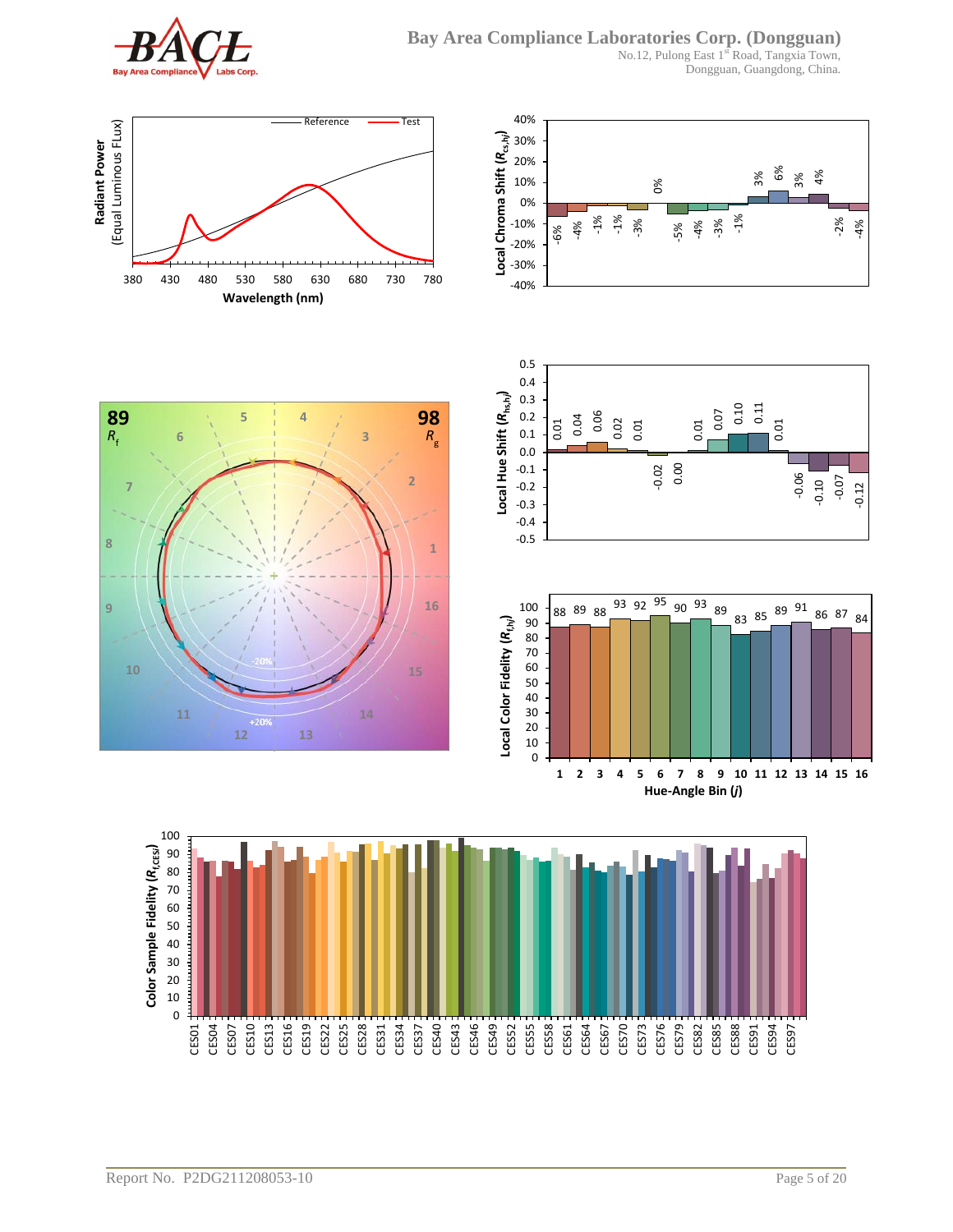

Dongguan, Guangdong, China.



| nm  | mW        | nm  | mW            | nm  | mW        | nm  | mW            | nm  | mW            |
|-----|-----------|-----|---------------|-----|-----------|-----|---------------|-----|---------------|
| 380 | 1.913E-01 | 421 | 3.198E-01     | 462 | 6.501E+00 | 503 | 4.327E+00     | 544 | 7.212E+00     |
| 381 | 1.610E-01 | 422 | 3.511E-01     | 463 | 6.270E+00 | 504 | 4.401E+00     | 545 | 7.282E+00     |
| 382 | 1.441E-01 | 423 | 3.951E-01     | 464 | 6.063E+00 | 505 | 4.478E+00     | 546 | 7.339E+00     |
| 383 | 1.427E-01 | 424 | 4.388E-01     | 465 | 5.840E+00 | 506 | 4.569E+00     | 547 | 7.431E+00     |
| 384 | 1.307E-01 | 425 | 4.857E-01     | 466 | 5.671E+00 | 507 | 4.626E+00     | 548 | 7.471E+00     |
| 385 | 9.235E-02 | 426 | 5.416E-01     | 467 | 5.498E+00 | 508 | 4.709E+00     | 549 | 7.551E+00     |
| 386 | 6.078E-02 | 427 | 6.081E-01     | 468 | 5.352E+00 | 509 | 4.800E+00     | 550 | 7.623E+00     |
| 387 | 9.458E-02 | 428 | 6.683E-01     | 469 | 5.215E+00 | 510 | 4.870E+00     | 551 | 7.686E+00     |
| 388 | 7.899E-02 | 429 | 7.338E-01     | 470 | 5.074E+00 | 511 | 4.956E+00     | 552 | 7.757E+00     |
| 389 | 6.967E-02 | 430 | 8.172E-01     | 471 | 4.943E+00 | 512 | 5.028E+00     | 553 | 7.826E+00     |
| 390 | 7.525E-02 | 431 | 9.007E-01     | 472 | 4.785E+00 | 513 | 5.097E+00     | 554 | 7.904E+00     |
| 391 | 7.379E-02 | 432 | 1.003E+00     | 473 | 4.642E+00 | 514 | 5.178E+00     | 555 | 7.961E+00     |
| 392 | 6.166E-02 | 433 | 1.107E+00     | 474 | 4.518E+00 | 515 | 5.260E+00     | 556 | 8.030E+00     |
| 393 | 5.930E-02 | 434 | 1.215E+00     | 475 | 4.359E+00 | 516 | 5.339E+00     | 557 | 8.104E+00     |
| 394 | 4.468E-02 | 435 | 1.351E+00     | 476 | 4.233E+00 | 517 | 5.412E+00     | 558 | 8.184E+00     |
| 395 | 6.345E-02 | 436 | 1.482E+00     | 477 | 4.091E+00 | 518 | 5.492E+00     | 559 | 8.244E+00     |
| 396 | 4.537E-02 | 437 | 1.636E+00     | 478 | 3.975E+00 | 519 | 5.547E+00     | 560 | 8.318E+00     |
| 397 | 4.681E-02 | 438 | 1.800E+00     | 479 | 3.866E+00 | 520 | 5.607E+00     | 561 | 8.409E+00     |
| 398 | 4.313E-02 | 439 | 1.982E+00     | 480 | 3.784E+00 | 521 | 5.695E+00     | 562 | 8.451E+00     |
| 399 | 5.877E-02 | 440 | 2.196E+00     | 481 | 3.711E+00 | 522 | 5.754E+00     | 563 | 8.547E+00     |
| 400 | 6.272E-02 | 441 | 2.396E+00     | 482 | 3.643E+00 | 523 | 5.818E+00     | 564 | 8.631E+00     |
| 401 | 5.352E-02 | 442 | 2.660E+00     | 483 | 3.585E+00 | 524 | 5.896E+00     | 565 | 8.696E+00     |
| 402 | 5.965E-02 | 443 | 2.914E+00     | 484 | 3.561E+00 | 525 | 5.964E+00     | 566 | 8.766E+00     |
| 403 | 5.888E-02 | 444 | 3.216E+00     | 485 | 3.550E+00 | 526 | 6.026E+00     | 567 | 8.848E+00     |
| 404 | 7.069E-02 | 445 | $3.553E + 00$ | 486 | 3.525E+00 | 527 | 6.099E+00     | 568 | 8.924E+00     |
| 405 | 6.921E-02 | 446 | 3.917E+00     | 487 | 3.533E+00 | 528 | 6.168E+00     | 569 | $9.002E + 00$ |
| 406 | 7.388E-02 | 447 | 4.302E+00     | 488 | 3.557E+00 | 529 | 6.236E+00     | 570 | 9.075E+00     |
| 407 | 8.349E-02 | 448 | 4.725E+00     | 489 | 3.555E+00 | 530 | $6.283E + 00$ | 571 | $9.161E + 00$ |
| 408 | 8.340E-02 | 449 | 5.152E+00     | 490 | 3.572E+00 | 531 | 6.364E+00     | 572 | 9.239E+00     |
| 409 | 9.197E-02 | 450 | 5.564E+00     | 491 | 3.603E+00 | 532 | 6.437E+00     | 573 | 9.314E+00     |
| 410 | 8.927E-02 | 451 | 6.014E+00     | 492 | 3.641E+00 | 533 | 6.482E+00     | 574 | 9.406E+00     |
| 411 | 1.042E-01 | 452 | 6.381E+00     | 493 | 3.677E+00 | 534 | 6.560E+00     | 575 | 9.458E+00     |
| 412 | 1.248E-01 | 453 | 6.678E+00     | 494 | 3.729E+00 | 535 | 6.611E+00     | 576 | 9.562E+00     |
| 413 | 1.384E-01 | 454 | 6.972E+00     | 495 | 3.785E+00 | 536 | 6.690E+00     | 577 | 9.632E+00     |
| 414 | 1.487E-01 | 455 | 7.151E+00     | 496 | 3.825E+00 | 537 | 6.749E+00     | 578 | 9.731E+00     |
| 415 | 1.651E-01 | 456 | 7.264E+00     | 497 | 3.899E+00 | 538 | 6.829E+00     | 579 | 9.786E+00     |
| 416 | 1.824E-01 | 457 | 7.285E+00     | 498 | 3.950E+00 | 539 | 6.880E+00     | 580 | 9.866E+00     |
| 417 | 2.045E-01 | 458 | 7.241E+00     | 499 | 4.026E+00 | 540 | 6.942E+00     | 581 | 9.954E+00     |
| 418 | 2.371E-01 | 459 | 7.115E+00     | 500 | 4.086E+00 | 541 | 7.013E+00     | 582 | 1.005E+01     |
| 419 | 2.546E-01 | 460 | 6.930E+00     | 501 | 4.155E+00 | 542 | 7.083E+00     | 583 | 1.013E+01     |
| 420 | 2.876E-01 | 461 | 6.734E+00     | 502 | 4.237E+00 | 543 | 7.147E+00     | 584 | $1.021E + 01$ |

Report No. P2DG211208053-10 Page 6 of 20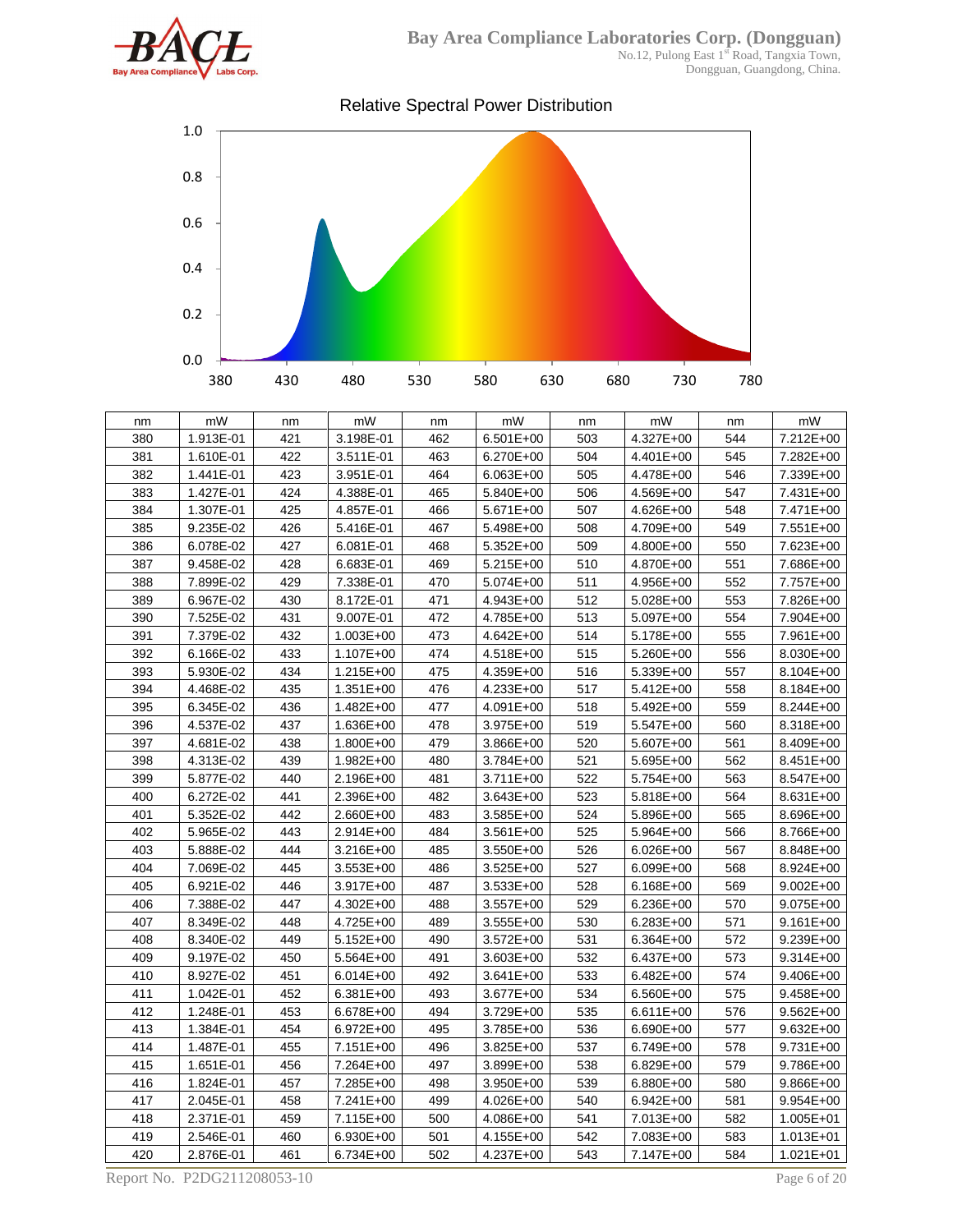

#### **Bay Area Compliance Laboratories Corp. (Dongguan)**

No.12, Pulong East 1<sup>st</sup> Road, Tangxia Town, Dongguan, Guangdong, China.

| nm  | mW            | nm  | mW            | nm  | mW          | nm  | mW            | nm  | mW        |
|-----|---------------|-----|---------------|-----|-------------|-----|---------------|-----|-----------|
| 585 | 1.028E+01     | 626 | 1.148E+01     | 667 | 7.369E+00   | 708 | 3.021E+00     | 749 | 9.918E-01 |
| 586 | 1.036E+01     | 627 | 1.142E+01     | 668 | 7.237E+00   | 709 | 2.949E+00     | 750 | 9.652E-01 |
| 587 | $1.042E + 01$ | 628 | 1.139E+01     | 669 | 7.097E+00   | 710 | 2.872E+00     | 751 | 9.345E-01 |
| 588 | $1.052E + 01$ | 629 | $1.134E + 01$ | 670 | 6.977E+00   | 711 | 2.796E+00     | 752 | 9.159E-01 |
| 589 | 1.059E+01     | 630 | 1.127E+01     | 671 | $6.852E+00$ | 712 | 2.730E+00     | 753 | 8.932E-01 |
| 590 | 1.068E+01     | 631 | 1.120E+01     | 672 | 6.741E+00   | 713 | 2.655E+00     | 754 | 8.612E-01 |
| 591 | 1.075E+01     | 632 | 1.113E+01     | 673 | 6.604E+00   | 714 | 2.585E+00     | 755 | 8.297E-01 |
| 592 | $1.082E + 01$ | 633 | 1.106E+01     | 674 | 6.477E+00   | 715 | 2.528E+00     | 756 | 8.132E-01 |
| 593 | 1.088E+01     | 634 | 1.100E+01     | 675 | 6.356E+00   | 716 | 2.452E+00     | 757 | 7.937E-01 |
| 594 | 1.095E+01     | 635 | 1.094E+01     | 676 | 6.231E+00   | 717 | 2.403E+00     | 758 | 7.738E-01 |
| 595 | 1.101E+01     | 636 | 1.085E+01     | 677 | 6.122E+00   | 718 | 2.336E+00     | 759 | 7.515E-01 |
| 596 | 1.107E+01     | 637 | 1.077E+01     | 678 | 6.000E+00   | 719 | 2.269E+00     | 760 | 7.317E-01 |
| 597 | $1.113E + 01$ | 638 | 1.070E+01     | 679 | 5.882E+00   | 720 | 2.217E+00     | 761 | 7.115E-01 |
| 598 | 1.117E+01     | 639 | 1.059E+01     | 680 | 5.767E+00   | 721 | 2.156E+00     | 762 | 6.946E-01 |
| 599 | 1.124E+01     | 640 | $1.051E + 01$ | 681 | 5.642E+00   | 722 | 2.101E+00     | 763 | 6.756E-01 |
| 600 | 1.130E+01     | 641 | $1.041E + 01$ | 682 | 5.526E+00   | 723 | 2.045E+00     | 764 | 6.500E-01 |
| 601 | 1.135E+01     | 642 | $1.032E + 01$ | 683 | 5.425E+00   | 724 | 1.989E+00     | 765 | 6.367E-01 |
| 602 | 1.139E+01     | 643 | 1.020E+01     | 684 | 5.301E+00   | 725 | 1.933E+00     | 766 | 6.159E-01 |
| 603 | $1.144E + 01$ | 644 | $1.012E + 01$ | 685 | 5.191E+00   | 726 | 1.882E+00     | 767 | 6.016E-01 |
| 604 | 1.148E+01     | 645 | 9.990E+00     | 686 | 5.079E+00   | 727 | 1.830E+00     | 768 | 5.874E-01 |
| 605 | 1.153E+01     | 646 | 9.900E+00     | 687 | 4.982E+00   | 728 | 1.784E+00     | 769 | 5.672E-01 |
| 606 | 1.157E+01     | 647 | 9.790E+00     | 688 | 4.862E+00   | 729 | 1.734E+00     | 770 | 5.545E-01 |
| 607 | 1.160E+01     | 648 | 9.686E+00     | 689 | 4.751E+00   | 730 | 1.690E+00     | 771 | 5.393E-01 |
| 608 | 1.162E+01     | 649 | 9.561E+00     | 690 | 4.653E+00   | 731 | 1.631E+00     | 772 | 5.270E-01 |
| 609 | 1.163E+01     | 650 | 9.468E+00     | 691 | 4.548E+00   | 732 | 1.592E+00     | 773 | 5.067E-01 |
| 610 | 1.168E+01     | 651 | 9.345E+00     | 692 | 4.445E+00   | 733 | 1.552E+00     | 774 | 4.950E-01 |
| 611 | 1.168E+01     | 652 | 9.236E+00     | 693 | 4.330E+00   | 734 | 1.506E+00     | 775 | 4.819E-01 |
| 612 | 1.171E+01     | 653 | 9.103E+00     | 694 | 4.233E+00   | 735 | 1.462E+00     | 776 | 4.674E-01 |
| 613 | 1.172E+01     | 654 | 8.990E+00     | 695 | 4.146E+00   | 736 | 1.426E+00     | 777 | 4.581E-01 |
| 614 | 1.172E+01     | 655 | 8.864E+00     | 696 | 4.052E+00   | 737 | 1.380E+00     | 778 | 4.395E-01 |
| 615 | 1.174E+01     | 656 | 8.751E+00     | 697 | 3.951E+00   | 738 | 1.347E+00     | 779 | 4.401E-01 |
| 616 | 1.173E+01     | 657 | 8.616E+00     | 698 | 3.857E+00   | 739 | 1.313E+00     | 780 | 4.410E-01 |
| 617 | 1.173E+01     | 658 | 8.505E+00     | 699 | 3.765E+00   | 740 | 1.265E+00     |     |           |
| 618 | 1.173E+01     | 659 | 8.374E+00     | 700 | 3.675E+00   | 741 | 1.233E+00     |     |           |
| 619 | 1.168E+01     | 660 | 8.246E+00     | 701 | 3.588E+00   | 742 | 1.200E+00     |     |           |
| 620 | 1.169E+01     | 661 | 8.106E+00     | 702 | 3.508E+00   | 743 | 1.166E+00     |     |           |
| 621 | 1.165E+01     | 662 | 7.997E+00     | 703 | 3.423E+00   | 744 | $1.132E + 00$ |     |           |
| 622 | 1.163E+01     | 663 | 7.850E+00     | 704 | 3.338E+00   | 745 | 1.102E+00     |     |           |
| 623 | 1.158E+01     | 664 | 7.743E+00     | 705 | 3.260E+00   | 746 | 1.076E+00     |     |           |
| 624 | 1.157E+01     | 665 | 7.610E+00     | 706 | 3.177E+00   | 747 | 1.050E+00     |     |           |
| 625 | 1.153E+01     | 666 | 7.472E+00     | 707 | 3.098E+00   | 748 | 1.018E+00     |     |           |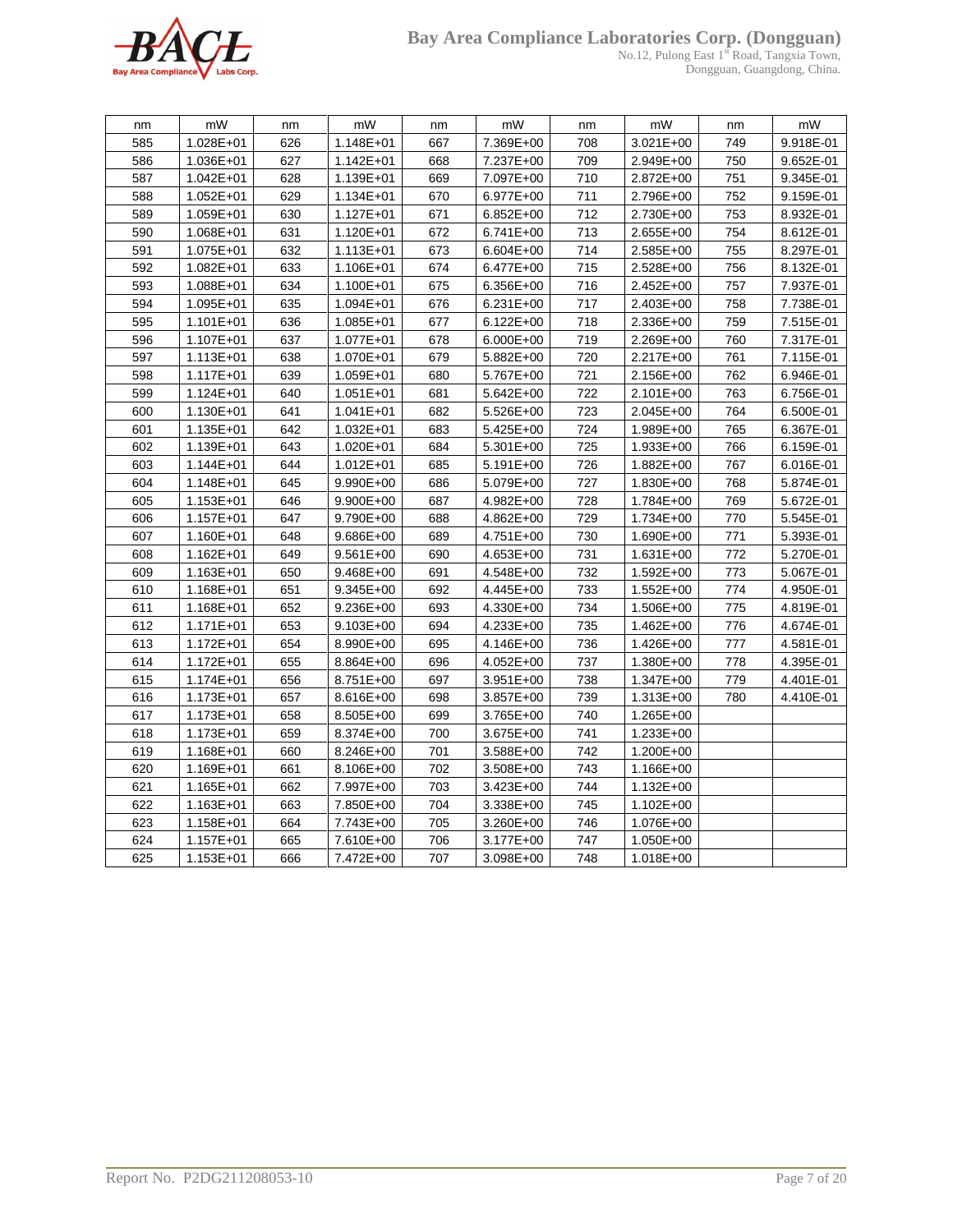



## CIE 1931 x y Chromaticity Diagram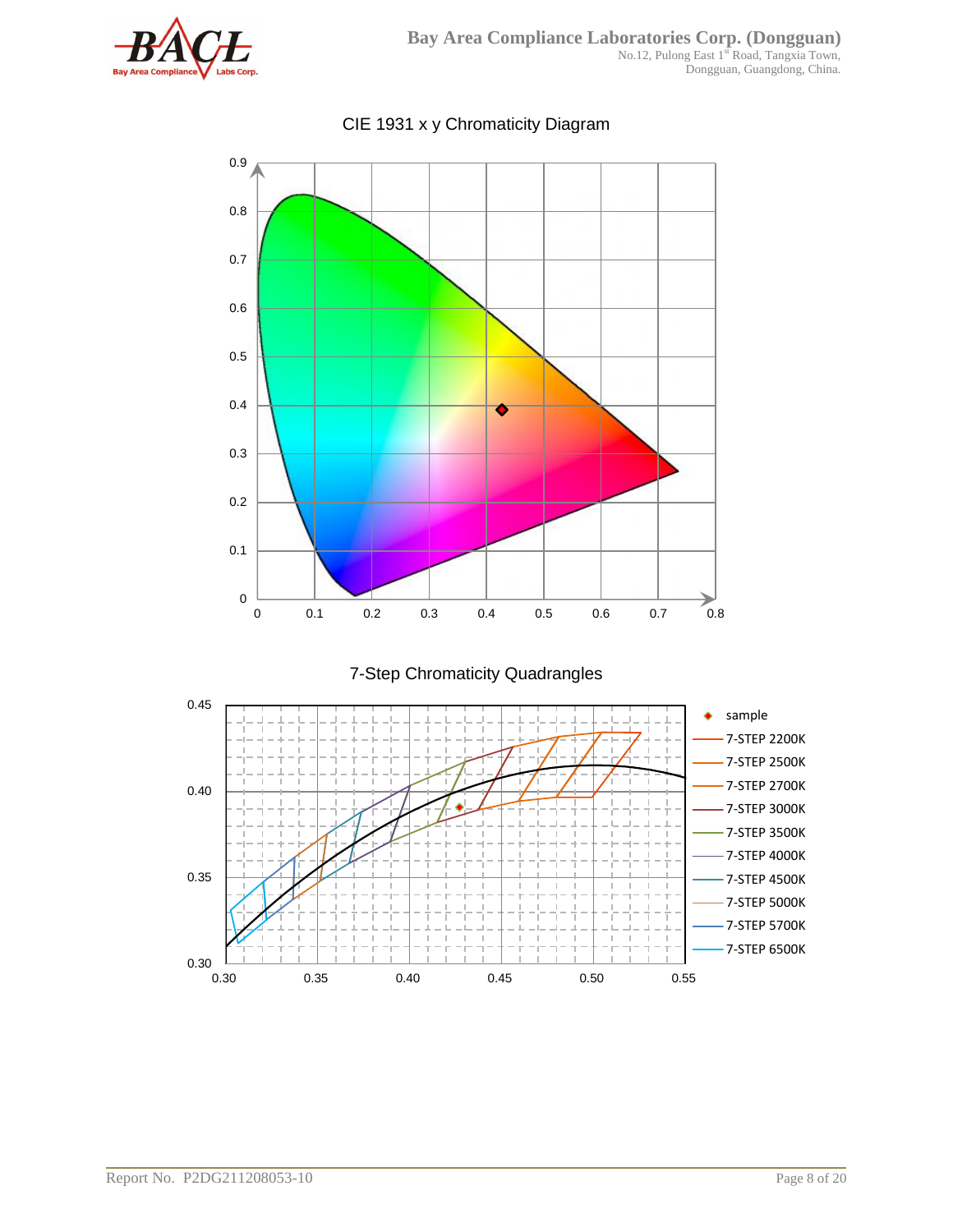

## **[Goniophotometer System]**

Total operating time for luminous intensity distribution: **1.0 hour**

Test orientation: **Downward**

#### Electrical Measurement

| Input Voltage (V) | Frequency (Hz) | Input Current (A) | Power (W) | Power Factor |
|-------------------|----------------|-------------------|-----------|--------------|
| 120.1             | 60             | 0.1129            | 12.38     | 0.9129       |

#### Photometric Measurement

| Luminous Flux (Im) | Efficacy (Im/W) | $I_{\text{max}}(cd)$ | S/MH (C0/180) | S/MH (C90/270) |
|--------------------|-----------------|----------------------|---------------|----------------|
| 600.028            | 48.48           | 434.2                | 1.04          | l.10           |

#### Luminous Intensity Distribution



|                                   | C0/180 | C45/225 | C90/270 | C <sub>135</sub> /315 | AVG.  |
|-----------------------------------|--------|---------|---------|-----------------------|-------|
| Beam Angle $(50\% \, I_{max})$ :  | 72.9   | 76.0    | 76.2    | 76.4                  | 75.4  |
| Field Angle $(10\% \, I_{max})$ : | 115.2  | 113.9   | 115.1   | 114.1                 | 114.6 |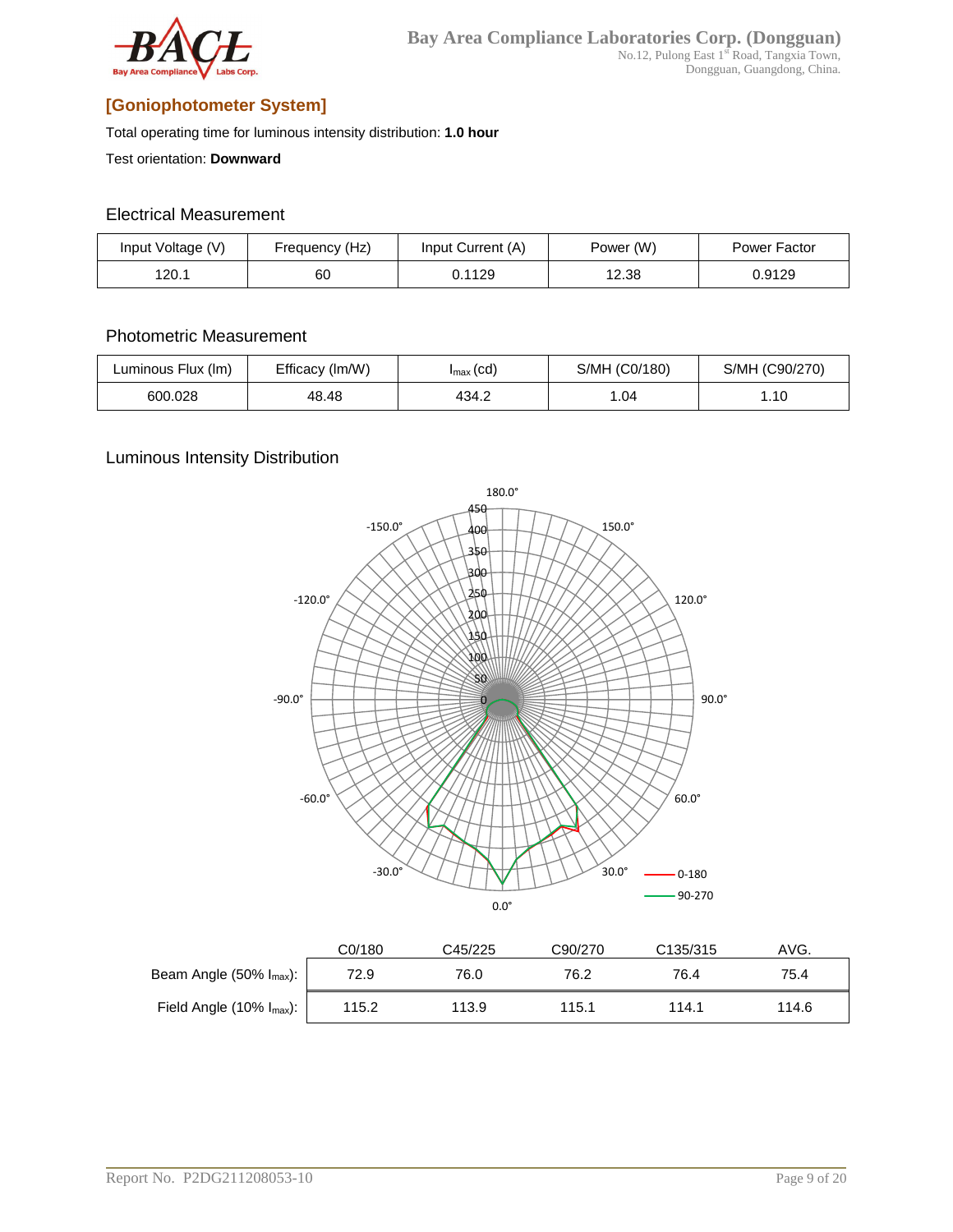

| С<br>γ       | $0^{\circ}$ | $22.5^\circ$ | $45^{\circ}$ | $67.5^\circ$ | $90^{\circ}$ | $112.5^\circ$ | $135^\circ$ | 157.5° |
|--------------|-------------|--------------|--------------|--------------|--------------|---------------|-------------|--------|
| $0^{\circ}$  | 434         | 434          | 434          | 434          | 434          | 434           | 434         | 434    |
| $1^{\circ}$  | 429         | 426          | 424          | 423          | 424          | 426           | 430         | 434    |
| $2^{\circ}$  | 415         | 414          | 414          | 412          | 411          | 412           | 415         | 421    |
| $3^\circ$    | 400         | 398          | 397          | 396          | 395          | 396           | 399         | 405    |
| $4^{\circ}$  | 387         | 384          | 384          | 386          | 385          | 385           | 389         | 393    |
| $5^{\circ}$  | 381         | 378          | 378          | 378          | 379          | 379           | 381         | 382    |
| $6^{\circ}$  | 375         | 373          | 374          | 374          | 373          | 375           | 377         | 380    |
| $7^\circ$    | 374         | 372          | 373          | 371          | 368          | 368           | 372         | 376    |
| $8^{\circ}$  | 367         | 365          | 364          | 363          | 362          | 363           | 365         | 370    |
| $9^{\circ}$  | 363         | 361          | 360          | 359          | 358          | 360           | 361         | 364    |
| $10^{\circ}$ | 358         | 358          | 357          | 358          | 357          | 357           | 358         | 360    |
| $11^{\circ}$ | 357         | 355          | 355          | 355          | 354          | 354           | 356         | 358    |
| $12^{\circ}$ | 353         | 354          | 353          | 353          | 352          | 353           | 355         | 357    |
| $13^\circ$   | 354         | 352          | 351          | 351          | 350          | 351           | 353         | 354    |
| $14^{\circ}$ | 350         | 349          | 347          | 347          | 348          | 349           | 351         | 352    |
| $15^{\circ}$ | 347         | 345          | 346          | 346          | 346          | 347           | 349         | 350    |
| $16^{\circ}$ | 344         | 344          | 343          | 344          | 344          | 346           | 347         | 349    |
| $17^\circ$   | 341         | 341          | 340          | 340          | 341          | 343           | 344         | 346    |
| $18^{\circ}$ | 340         | 339          | 338          | 338          | 338          | 340           | 341         | 343    |
| $19^\circ$   | 338         | 337          | 336          | 336          | 336          | 338           | 340         | 341    |
| $20^{\circ}$ | 337         | 335          | 334          | 334          | 335          | 336           | 338         | 339    |
| 21°          | 335         | 334          | 333          | 332          | 333          | 334           | 336         | 338    |
| $22^{\circ}$ | 333         | 331          | 330          | 330          | 331          | 333           | 334         | 336    |
| $23^\circ$   | 331         | 330          | 329          | 328          | 329          | 331           | 332         | 334    |
| $24^{\circ}$ | 328         | 327          | 327          | 327          | 328          | 329           | 331         | 332    |
| $25^\circ$   | 327         | 326          | 325          | 324          | 326          | 328           | 329         | 330    |
| $26^{\circ}$ | 325         | 323          | 324          | 324          | 326          | 331           | 329         | 329    |
| $27^\circ$   | 328         | 325          | 323          | 328          | 337          | 337           | 331         | 329    |
| $28^\circ$   | 336         | 334          | 326          | 334          | 354          | 345           | 342         | 340    |
| $29^\circ$   | 340         | 347          | 337          | 343          | 361          | 364           | 362         | 358    |
| $30^\circ$   | 347         | 352          | 350          | 344          | 347          | 354           | 359         | 359    |
| 31°          | 345         | 344          | 344          | 332          | 330          | 341           | 341         | 344    |
| $32^\circ$   | 331         | 333          | 328          | 321          | 319          | 329           | 328         | 333    |
| $33^\circ$   | 321         | 322          | 318          | 315          | 312          | 319           | 318         | 322    |
| $34^\circ$   | 314         | 314          | 313          | 311          | 308          | 312           | 311         | 314    |
| $35^\circ$   | 310         | 308          | 306          | 305          | 302          | 305           | 305         | 306    |
| $36^\circ$   | 301         | 299          | 297          | 297          | 296          | 298           | 299         | 300    |
| $37^\circ$   | 192         | 289          | 288          | 288          | 289          | 291           | 293         | 294    |
| $38^\circ$   | 88          | 237          | 230          | 233          | 239          | 252           | 269         | 278    |
| $39^\circ$   | 60          | 116          | 106          | 106          | 107          | 116           | 132         | 149    |
| $40^{\circ}$ | 55          | 69           | 67           | 67           | 68           | 71            | 74          | 76     |
| 41°          | 54          | 54           | 54           | 54           | 54           | 54            | 55          | 55     |
| $42^{\circ}$ | 53          | 53           | 53           | 53           | 53           | 53            | 53          | 53     |
| $43^\circ$   | 53          | 53           | 52           | 53           | 52           | 52            | 53          | 53     |
| 44°          | 52          | 52           | 52           | 52           | 52           | 52            | 52          | 52     |
| $45^{\circ}$ | 52          | 51           | 51           | 51           | 51           | 51            | 51          | 51     |
| 46°          | 51          | 51           | 51           | 51           | 51           | 51            | 51          | 51     |
| $47^\circ$   | 51          | 50           | 50           | 50           | 50           | 50            | 50          | 50     |
| $48^\circ$   | 50          | 50           | 50           | 50           | 50           | 50            | 50          | 50     |
| $49^\circ$   | 50          | 49           | 49           | 49           | 49           | 49            | 49          | 49     |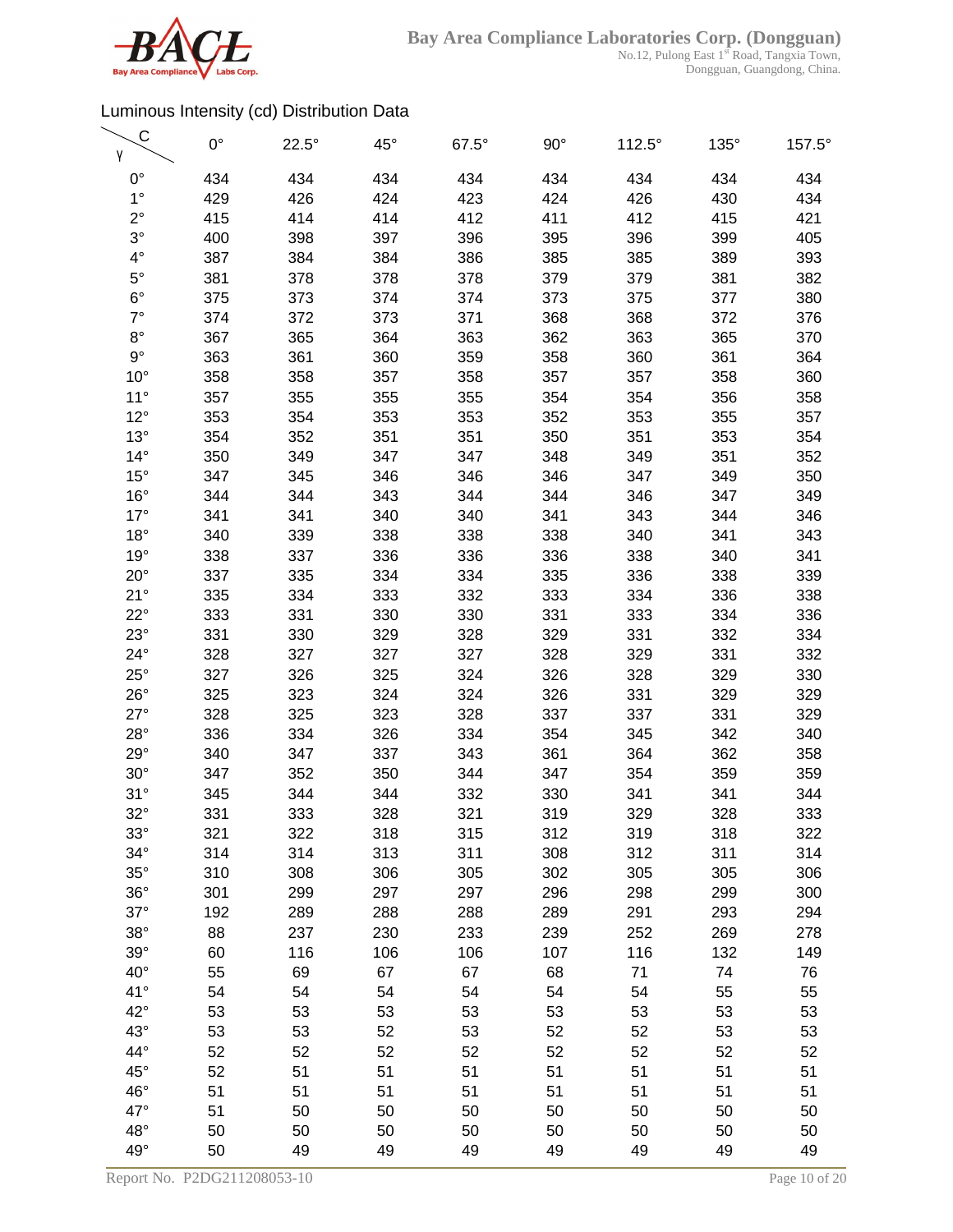

| $50^\circ$<br>49<br>49<br>49<br>49<br>49<br>49<br>49<br>49<br>$51^\circ$<br>49<br>48<br>48<br>48<br>48<br>48<br>48<br>48<br>$52^{\circ}$<br>48<br>48<br>48<br>48<br>47<br>47<br>47<br>48<br>$53^\circ$<br>47<br>47<br>47<br>47<br>47<br>47<br>47<br>47<br>$54^\circ$<br>47<br>46<br>46<br>46<br>46<br>46<br>46<br>46<br>$55^{\circ}$<br>46<br>46<br>46<br>45<br>45<br>45<br>46<br>45<br>$56^{\circ}$<br>45<br>45<br>45<br>45<br>45<br>45<br>45<br>44<br>$57^\circ$<br>44<br>44<br>44<br>44<br>44<br>44<br>44<br>44<br>$58^\circ$<br>43<br>43<br>43<br>43<br>43<br>43<br>43<br>43<br>$59^\circ$<br>42<br>42<br>43<br>42<br>42<br>42<br>42<br>42<br>$60^\circ$<br>42<br>41<br>41<br>41<br>41<br>41<br>41<br>41<br>$61^{\circ}$<br>41<br>40<br>40<br>40<br>40<br>40<br>40<br>40<br>$62^\circ$<br>40<br>39<br>39<br>39<br>39<br>39<br>39<br>39<br>$63^\circ$<br>38<br>39<br>38<br>38<br>38<br>38<br>38<br>38<br>$64^{\circ}$<br>37<br>37<br>37<br>37<br>37<br>37<br>37<br>37<br>$65^\circ$<br>36<br>36<br>36<br>36<br>36<br>36<br>36<br>36<br>$66^\circ$<br>34<br>35<br>35<br>35<br>34<br>35<br>34<br>34<br>$67^\circ$<br>33<br>33<br>33<br>33<br>33<br>33<br>33<br>34<br>$68^\circ$<br>32<br>32<br>32<br>32<br>32<br>32<br>32<br>32<br>$69^\circ$<br>31<br>30<br>30<br>30<br>30<br>30<br>30<br>31<br>$70^{\circ}$<br>29<br>29<br>29<br>29<br>29<br>29<br>29<br>29<br>$71^\circ$<br>28<br>27<br>27<br>27<br>28<br>27<br>27<br>27<br>$72^\circ$<br>26<br>26<br>26<br>26<br>26<br>26<br>26<br>26<br>$73^\circ$<br>24<br>24<br>24<br>24<br>24<br>24<br>24<br>24<br>$74^\circ$<br>23<br>22<br>22<br>23<br>23<br>23<br>22<br>22<br>$75^\circ$<br>21<br>21<br>21<br>21<br>21<br>21<br>21<br>21<br>$76^{\circ}$<br>19<br>20<br>19<br>19<br>19<br>19<br>19<br>19<br>$77^\circ$<br>18<br>18<br>18<br>18<br>18<br>18<br>18<br>18<br>$78^\circ$<br>16<br>16<br>16<br>16<br>16<br>16<br>16<br>16<br>$79^\circ$<br>15<br>15<br>15<br>15<br>15<br>14<br>14<br>14<br>$80^\circ$<br>13<br>13<br>13<br>13<br>13<br>13<br>13<br>13<br>81°<br>12<br>12<br>12<br>11<br>11<br>12<br>11<br>11<br>$82^\circ$<br>10<br>10<br>10<br>10<br>10<br>10<br>10<br>10<br>$83^\circ$<br>9<br>9<br>9<br>9<br>9<br>9<br>8<br>8<br>$\overline{7}$<br>$\overline{7}$<br>$\overline{7}$<br>$\overline{7}$<br>7<br>$84^\circ$<br>$\overline{\mathbf{7}}$<br>$\overline{7}$<br>$\overline{\mathcal{I}}$<br>$85^\circ$<br>$\,$ 6 $\,$<br>6<br>6<br>6<br>6<br>$\,6$<br>6<br>$\,$ 6 $\,$<br>$86^\circ$<br>5<br>4<br>4<br>4<br>4<br>4<br>4<br>4<br>$87^\circ$<br>3<br>3<br>3<br>3<br>3<br>3<br>3<br>3<br>$88^\circ$<br>$\overline{\mathbf{c}}$<br>$\overline{\mathbf{c}}$<br>$\overline{\mathbf{c}}$<br>$\overline{\mathbf{c}}$<br>$\overline{\mathbf{c}}$<br>$\overline{\mathbf{c}}$<br>1<br>1<br>$89^\circ$<br>$\mathbf 0$<br>$\mathbf 0$<br>$\mathbf 1$<br>$\mathbf 0$<br>1<br>$\mathbf 0$<br>$\mathbf 0$<br>$\pmb{0}$<br>$90^{\circ}$<br>$\mathbf{0}$<br>$\pmb{0}$<br>$\pmb{0}$<br>$\mathbf 0$<br>$\mathbf 0$<br>$\mathbf 0$<br>0<br>$\pmb{0}$<br>91°<br>$\mathbf 0$<br>$\pmb{0}$<br>$\pmb{0}$<br>$\mathbf 0$<br>$\pmb{0}$<br>$\pmb{0}$<br>0<br>$\pmb{0}$<br>$92^\circ$<br>$\mathbf 0$<br>$\mathbf 0$<br>$\pmb{0}$<br>$\mathbf 0$<br>$\mathsf 0$<br>$\pmb{0}$<br>0<br>$\pmb{0}$<br>$93^\circ$<br>$\mathbf{0}$<br>$\boldsymbol{0}$<br>$\pmb{0}$<br>$\boldsymbol{0}$<br>$\mathbf 0$<br>$\pmb{0}$<br>0<br>$\pmb{0}$<br>$94^\circ$<br>$\mathbf 0$<br>$\pmb{0}$<br>$\mathbf 0$<br>$\boldsymbol{0}$<br>$\boldsymbol{0}$<br>$\mathbf 0$<br>0<br>$\pmb{0}$<br>$95^\circ$<br>$\mathbf{0}$<br>$\mathbf 0$<br>$\mathbf 0$<br>$\pmb{0}$<br>$\mathbf 0$<br>$\mathbf 0$<br>0<br>$\pmb{0}$<br>$96^{\circ}$<br>$\mathbf{0}$<br>$\pmb{0}$<br>$\mathbf 0$<br>$\mathbf 0$<br>$\mathbf 0$<br>$\pmb{0}$<br>0<br>$\pmb{0}$<br>$97^\circ$<br>0<br>$\mathbf 0$<br>$\mathbf 0$<br>$\mathbf 0$<br>0<br>$\mathbf 0$<br>0<br>$\pmb{0}$<br>$98^\circ$<br>$\mathbf 0$<br>$\mathbf 0$<br>$\pmb{0}$<br>$\pmb{0}$<br>$\mathbf 0$<br>$\mathbf 0$<br>0<br>$\pmb{0}$<br>$99^\circ$<br>$\mathbf 0$<br>0<br>$\mathbf 0$<br>$\mathsf{O}\xspace$<br>$\mathbf 0$<br>$\boldsymbol{0}$<br>0<br>0 | C<br>γ | $0^{\circ}$ | $22.5^\circ$ | $45^{\circ}$ | $67.5^\circ$ | $90^\circ$ | $112.5^\circ$ | 135° | 157.5° |
|-----------------------------------------------------------------------------------------------------------------------------------------------------------------------------------------------------------------------------------------------------------------------------------------------------------------------------------------------------------------------------------------------------------------------------------------------------------------------------------------------------------------------------------------------------------------------------------------------------------------------------------------------------------------------------------------------------------------------------------------------------------------------------------------------------------------------------------------------------------------------------------------------------------------------------------------------------------------------------------------------------------------------------------------------------------------------------------------------------------------------------------------------------------------------------------------------------------------------------------------------------------------------------------------------------------------------------------------------------------------------------------------------------------------------------------------------------------------------------------------------------------------------------------------------------------------------------------------------------------------------------------------------------------------------------------------------------------------------------------------------------------------------------------------------------------------------------------------------------------------------------------------------------------------------------------------------------------------------------------------------------------------------------------------------------------------------------------------------------------------------------------------------------------------------------------------------------------------------------------------------------------------------------------------------------------------------------------------------------------------------------------------------------------------------------------------------------------------------------------------------------------------------------------------------------------------------------------------------------------------------------------------------------------------------------------------------------------------------------------------------------------------------------------------------------------------------------------------------------------------------------------------------------------------------------------------------------------------------------------------------------------------------------------------------------------------------------------------------------------------------------------------------------------------------------------------------------------------------------------------------------------------------------------------------------------------------------------------------------------------------------------------------------------------------------------------------------------------------------------------------------------------------------------------------------------------------------------------------------------------------------------------------------------------------------------------------------------------------------------------------------------------------------------------------------------------------------------------------------------------------------------------------------------------------------------------------------------------------------------------------------------------------------------------------------------------------------------------------------------|--------|-------------|--------------|--------------|--------------|------------|---------------|------|--------|
|                                                                                                                                                                                                                                                                                                                                                                                                                                                                                                                                                                                                                                                                                                                                                                                                                                                                                                                                                                                                                                                                                                                                                                                                                                                                                                                                                                                                                                                                                                                                                                                                                                                                                                                                                                                                                                                                                                                                                                                                                                                                                                                                                                                                                                                                                                                                                                                                                                                                                                                                                                                                                                                                                                                                                                                                                                                                                                                                                                                                                                                                                                                                                                                                                                                                                                                                                                                                                                                                                                                                                                                                                                                                                                                                                                                                                                                                                                                                                                                                                                                                                                           |        |             |              |              |              |            |               |      |        |
|                                                                                                                                                                                                                                                                                                                                                                                                                                                                                                                                                                                                                                                                                                                                                                                                                                                                                                                                                                                                                                                                                                                                                                                                                                                                                                                                                                                                                                                                                                                                                                                                                                                                                                                                                                                                                                                                                                                                                                                                                                                                                                                                                                                                                                                                                                                                                                                                                                                                                                                                                                                                                                                                                                                                                                                                                                                                                                                                                                                                                                                                                                                                                                                                                                                                                                                                                                                                                                                                                                                                                                                                                                                                                                                                                                                                                                                                                                                                                                                                                                                                                                           |        |             |              |              |              |            |               |      |        |
|                                                                                                                                                                                                                                                                                                                                                                                                                                                                                                                                                                                                                                                                                                                                                                                                                                                                                                                                                                                                                                                                                                                                                                                                                                                                                                                                                                                                                                                                                                                                                                                                                                                                                                                                                                                                                                                                                                                                                                                                                                                                                                                                                                                                                                                                                                                                                                                                                                                                                                                                                                                                                                                                                                                                                                                                                                                                                                                                                                                                                                                                                                                                                                                                                                                                                                                                                                                                                                                                                                                                                                                                                                                                                                                                                                                                                                                                                                                                                                                                                                                                                                           |        |             |              |              |              |            |               |      |        |
|                                                                                                                                                                                                                                                                                                                                                                                                                                                                                                                                                                                                                                                                                                                                                                                                                                                                                                                                                                                                                                                                                                                                                                                                                                                                                                                                                                                                                                                                                                                                                                                                                                                                                                                                                                                                                                                                                                                                                                                                                                                                                                                                                                                                                                                                                                                                                                                                                                                                                                                                                                                                                                                                                                                                                                                                                                                                                                                                                                                                                                                                                                                                                                                                                                                                                                                                                                                                                                                                                                                                                                                                                                                                                                                                                                                                                                                                                                                                                                                                                                                                                                           |        |             |              |              |              |            |               |      |        |
|                                                                                                                                                                                                                                                                                                                                                                                                                                                                                                                                                                                                                                                                                                                                                                                                                                                                                                                                                                                                                                                                                                                                                                                                                                                                                                                                                                                                                                                                                                                                                                                                                                                                                                                                                                                                                                                                                                                                                                                                                                                                                                                                                                                                                                                                                                                                                                                                                                                                                                                                                                                                                                                                                                                                                                                                                                                                                                                                                                                                                                                                                                                                                                                                                                                                                                                                                                                                                                                                                                                                                                                                                                                                                                                                                                                                                                                                                                                                                                                                                                                                                                           |        |             |              |              |              |            |               |      |        |
|                                                                                                                                                                                                                                                                                                                                                                                                                                                                                                                                                                                                                                                                                                                                                                                                                                                                                                                                                                                                                                                                                                                                                                                                                                                                                                                                                                                                                                                                                                                                                                                                                                                                                                                                                                                                                                                                                                                                                                                                                                                                                                                                                                                                                                                                                                                                                                                                                                                                                                                                                                                                                                                                                                                                                                                                                                                                                                                                                                                                                                                                                                                                                                                                                                                                                                                                                                                                                                                                                                                                                                                                                                                                                                                                                                                                                                                                                                                                                                                                                                                                                                           |        |             |              |              |              |            |               |      |        |
|                                                                                                                                                                                                                                                                                                                                                                                                                                                                                                                                                                                                                                                                                                                                                                                                                                                                                                                                                                                                                                                                                                                                                                                                                                                                                                                                                                                                                                                                                                                                                                                                                                                                                                                                                                                                                                                                                                                                                                                                                                                                                                                                                                                                                                                                                                                                                                                                                                                                                                                                                                                                                                                                                                                                                                                                                                                                                                                                                                                                                                                                                                                                                                                                                                                                                                                                                                                                                                                                                                                                                                                                                                                                                                                                                                                                                                                                                                                                                                                                                                                                                                           |        |             |              |              |              |            |               |      |        |
|                                                                                                                                                                                                                                                                                                                                                                                                                                                                                                                                                                                                                                                                                                                                                                                                                                                                                                                                                                                                                                                                                                                                                                                                                                                                                                                                                                                                                                                                                                                                                                                                                                                                                                                                                                                                                                                                                                                                                                                                                                                                                                                                                                                                                                                                                                                                                                                                                                                                                                                                                                                                                                                                                                                                                                                                                                                                                                                                                                                                                                                                                                                                                                                                                                                                                                                                                                                                                                                                                                                                                                                                                                                                                                                                                                                                                                                                                                                                                                                                                                                                                                           |        |             |              |              |              |            |               |      |        |
|                                                                                                                                                                                                                                                                                                                                                                                                                                                                                                                                                                                                                                                                                                                                                                                                                                                                                                                                                                                                                                                                                                                                                                                                                                                                                                                                                                                                                                                                                                                                                                                                                                                                                                                                                                                                                                                                                                                                                                                                                                                                                                                                                                                                                                                                                                                                                                                                                                                                                                                                                                                                                                                                                                                                                                                                                                                                                                                                                                                                                                                                                                                                                                                                                                                                                                                                                                                                                                                                                                                                                                                                                                                                                                                                                                                                                                                                                                                                                                                                                                                                                                           |        |             |              |              |              |            |               |      |        |
|                                                                                                                                                                                                                                                                                                                                                                                                                                                                                                                                                                                                                                                                                                                                                                                                                                                                                                                                                                                                                                                                                                                                                                                                                                                                                                                                                                                                                                                                                                                                                                                                                                                                                                                                                                                                                                                                                                                                                                                                                                                                                                                                                                                                                                                                                                                                                                                                                                                                                                                                                                                                                                                                                                                                                                                                                                                                                                                                                                                                                                                                                                                                                                                                                                                                                                                                                                                                                                                                                                                                                                                                                                                                                                                                                                                                                                                                                                                                                                                                                                                                                                           |        |             |              |              |              |            |               |      |        |
|                                                                                                                                                                                                                                                                                                                                                                                                                                                                                                                                                                                                                                                                                                                                                                                                                                                                                                                                                                                                                                                                                                                                                                                                                                                                                                                                                                                                                                                                                                                                                                                                                                                                                                                                                                                                                                                                                                                                                                                                                                                                                                                                                                                                                                                                                                                                                                                                                                                                                                                                                                                                                                                                                                                                                                                                                                                                                                                                                                                                                                                                                                                                                                                                                                                                                                                                                                                                                                                                                                                                                                                                                                                                                                                                                                                                                                                                                                                                                                                                                                                                                                           |        |             |              |              |              |            |               |      |        |
|                                                                                                                                                                                                                                                                                                                                                                                                                                                                                                                                                                                                                                                                                                                                                                                                                                                                                                                                                                                                                                                                                                                                                                                                                                                                                                                                                                                                                                                                                                                                                                                                                                                                                                                                                                                                                                                                                                                                                                                                                                                                                                                                                                                                                                                                                                                                                                                                                                                                                                                                                                                                                                                                                                                                                                                                                                                                                                                                                                                                                                                                                                                                                                                                                                                                                                                                                                                                                                                                                                                                                                                                                                                                                                                                                                                                                                                                                                                                                                                                                                                                                                           |        |             |              |              |              |            |               |      |        |
|                                                                                                                                                                                                                                                                                                                                                                                                                                                                                                                                                                                                                                                                                                                                                                                                                                                                                                                                                                                                                                                                                                                                                                                                                                                                                                                                                                                                                                                                                                                                                                                                                                                                                                                                                                                                                                                                                                                                                                                                                                                                                                                                                                                                                                                                                                                                                                                                                                                                                                                                                                                                                                                                                                                                                                                                                                                                                                                                                                                                                                                                                                                                                                                                                                                                                                                                                                                                                                                                                                                                                                                                                                                                                                                                                                                                                                                                                                                                                                                                                                                                                                           |        |             |              |              |              |            |               |      |        |
|                                                                                                                                                                                                                                                                                                                                                                                                                                                                                                                                                                                                                                                                                                                                                                                                                                                                                                                                                                                                                                                                                                                                                                                                                                                                                                                                                                                                                                                                                                                                                                                                                                                                                                                                                                                                                                                                                                                                                                                                                                                                                                                                                                                                                                                                                                                                                                                                                                                                                                                                                                                                                                                                                                                                                                                                                                                                                                                                                                                                                                                                                                                                                                                                                                                                                                                                                                                                                                                                                                                                                                                                                                                                                                                                                                                                                                                                                                                                                                                                                                                                                                           |        |             |              |              |              |            |               |      |        |
|                                                                                                                                                                                                                                                                                                                                                                                                                                                                                                                                                                                                                                                                                                                                                                                                                                                                                                                                                                                                                                                                                                                                                                                                                                                                                                                                                                                                                                                                                                                                                                                                                                                                                                                                                                                                                                                                                                                                                                                                                                                                                                                                                                                                                                                                                                                                                                                                                                                                                                                                                                                                                                                                                                                                                                                                                                                                                                                                                                                                                                                                                                                                                                                                                                                                                                                                                                                                                                                                                                                                                                                                                                                                                                                                                                                                                                                                                                                                                                                                                                                                                                           |        |             |              |              |              |            |               |      |        |
|                                                                                                                                                                                                                                                                                                                                                                                                                                                                                                                                                                                                                                                                                                                                                                                                                                                                                                                                                                                                                                                                                                                                                                                                                                                                                                                                                                                                                                                                                                                                                                                                                                                                                                                                                                                                                                                                                                                                                                                                                                                                                                                                                                                                                                                                                                                                                                                                                                                                                                                                                                                                                                                                                                                                                                                                                                                                                                                                                                                                                                                                                                                                                                                                                                                                                                                                                                                                                                                                                                                                                                                                                                                                                                                                                                                                                                                                                                                                                                                                                                                                                                           |        |             |              |              |              |            |               |      |        |
|                                                                                                                                                                                                                                                                                                                                                                                                                                                                                                                                                                                                                                                                                                                                                                                                                                                                                                                                                                                                                                                                                                                                                                                                                                                                                                                                                                                                                                                                                                                                                                                                                                                                                                                                                                                                                                                                                                                                                                                                                                                                                                                                                                                                                                                                                                                                                                                                                                                                                                                                                                                                                                                                                                                                                                                                                                                                                                                                                                                                                                                                                                                                                                                                                                                                                                                                                                                                                                                                                                                                                                                                                                                                                                                                                                                                                                                                                                                                                                                                                                                                                                           |        |             |              |              |              |            |               |      |        |
|                                                                                                                                                                                                                                                                                                                                                                                                                                                                                                                                                                                                                                                                                                                                                                                                                                                                                                                                                                                                                                                                                                                                                                                                                                                                                                                                                                                                                                                                                                                                                                                                                                                                                                                                                                                                                                                                                                                                                                                                                                                                                                                                                                                                                                                                                                                                                                                                                                                                                                                                                                                                                                                                                                                                                                                                                                                                                                                                                                                                                                                                                                                                                                                                                                                                                                                                                                                                                                                                                                                                                                                                                                                                                                                                                                                                                                                                                                                                                                                                                                                                                                           |        |             |              |              |              |            |               |      |        |
|                                                                                                                                                                                                                                                                                                                                                                                                                                                                                                                                                                                                                                                                                                                                                                                                                                                                                                                                                                                                                                                                                                                                                                                                                                                                                                                                                                                                                                                                                                                                                                                                                                                                                                                                                                                                                                                                                                                                                                                                                                                                                                                                                                                                                                                                                                                                                                                                                                                                                                                                                                                                                                                                                                                                                                                                                                                                                                                                                                                                                                                                                                                                                                                                                                                                                                                                                                                                                                                                                                                                                                                                                                                                                                                                                                                                                                                                                                                                                                                                                                                                                                           |        |             |              |              |              |            |               |      |        |
|                                                                                                                                                                                                                                                                                                                                                                                                                                                                                                                                                                                                                                                                                                                                                                                                                                                                                                                                                                                                                                                                                                                                                                                                                                                                                                                                                                                                                                                                                                                                                                                                                                                                                                                                                                                                                                                                                                                                                                                                                                                                                                                                                                                                                                                                                                                                                                                                                                                                                                                                                                                                                                                                                                                                                                                                                                                                                                                                                                                                                                                                                                                                                                                                                                                                                                                                                                                                                                                                                                                                                                                                                                                                                                                                                                                                                                                                                                                                                                                                                                                                                                           |        |             |              |              |              |            |               |      |        |
|                                                                                                                                                                                                                                                                                                                                                                                                                                                                                                                                                                                                                                                                                                                                                                                                                                                                                                                                                                                                                                                                                                                                                                                                                                                                                                                                                                                                                                                                                                                                                                                                                                                                                                                                                                                                                                                                                                                                                                                                                                                                                                                                                                                                                                                                                                                                                                                                                                                                                                                                                                                                                                                                                                                                                                                                                                                                                                                                                                                                                                                                                                                                                                                                                                                                                                                                                                                                                                                                                                                                                                                                                                                                                                                                                                                                                                                                                                                                                                                                                                                                                                           |        |             |              |              |              |            |               |      |        |
|                                                                                                                                                                                                                                                                                                                                                                                                                                                                                                                                                                                                                                                                                                                                                                                                                                                                                                                                                                                                                                                                                                                                                                                                                                                                                                                                                                                                                                                                                                                                                                                                                                                                                                                                                                                                                                                                                                                                                                                                                                                                                                                                                                                                                                                                                                                                                                                                                                                                                                                                                                                                                                                                                                                                                                                                                                                                                                                                                                                                                                                                                                                                                                                                                                                                                                                                                                                                                                                                                                                                                                                                                                                                                                                                                                                                                                                                                                                                                                                                                                                                                                           |        |             |              |              |              |            |               |      |        |
|                                                                                                                                                                                                                                                                                                                                                                                                                                                                                                                                                                                                                                                                                                                                                                                                                                                                                                                                                                                                                                                                                                                                                                                                                                                                                                                                                                                                                                                                                                                                                                                                                                                                                                                                                                                                                                                                                                                                                                                                                                                                                                                                                                                                                                                                                                                                                                                                                                                                                                                                                                                                                                                                                                                                                                                                                                                                                                                                                                                                                                                                                                                                                                                                                                                                                                                                                                                                                                                                                                                                                                                                                                                                                                                                                                                                                                                                                                                                                                                                                                                                                                           |        |             |              |              |              |            |               |      |        |
|                                                                                                                                                                                                                                                                                                                                                                                                                                                                                                                                                                                                                                                                                                                                                                                                                                                                                                                                                                                                                                                                                                                                                                                                                                                                                                                                                                                                                                                                                                                                                                                                                                                                                                                                                                                                                                                                                                                                                                                                                                                                                                                                                                                                                                                                                                                                                                                                                                                                                                                                                                                                                                                                                                                                                                                                                                                                                                                                                                                                                                                                                                                                                                                                                                                                                                                                                                                                                                                                                                                                                                                                                                                                                                                                                                                                                                                                                                                                                                                                                                                                                                           |        |             |              |              |              |            |               |      |        |
|                                                                                                                                                                                                                                                                                                                                                                                                                                                                                                                                                                                                                                                                                                                                                                                                                                                                                                                                                                                                                                                                                                                                                                                                                                                                                                                                                                                                                                                                                                                                                                                                                                                                                                                                                                                                                                                                                                                                                                                                                                                                                                                                                                                                                                                                                                                                                                                                                                                                                                                                                                                                                                                                                                                                                                                                                                                                                                                                                                                                                                                                                                                                                                                                                                                                                                                                                                                                                                                                                                                                                                                                                                                                                                                                                                                                                                                                                                                                                                                                                                                                                                           |        |             |              |              |              |            |               |      |        |
|                                                                                                                                                                                                                                                                                                                                                                                                                                                                                                                                                                                                                                                                                                                                                                                                                                                                                                                                                                                                                                                                                                                                                                                                                                                                                                                                                                                                                                                                                                                                                                                                                                                                                                                                                                                                                                                                                                                                                                                                                                                                                                                                                                                                                                                                                                                                                                                                                                                                                                                                                                                                                                                                                                                                                                                                                                                                                                                                                                                                                                                                                                                                                                                                                                                                                                                                                                                                                                                                                                                                                                                                                                                                                                                                                                                                                                                                                                                                                                                                                                                                                                           |        |             |              |              |              |            |               |      |        |
|                                                                                                                                                                                                                                                                                                                                                                                                                                                                                                                                                                                                                                                                                                                                                                                                                                                                                                                                                                                                                                                                                                                                                                                                                                                                                                                                                                                                                                                                                                                                                                                                                                                                                                                                                                                                                                                                                                                                                                                                                                                                                                                                                                                                                                                                                                                                                                                                                                                                                                                                                                                                                                                                                                                                                                                                                                                                                                                                                                                                                                                                                                                                                                                                                                                                                                                                                                                                                                                                                                                                                                                                                                                                                                                                                                                                                                                                                                                                                                                                                                                                                                           |        |             |              |              |              |            |               |      |        |
|                                                                                                                                                                                                                                                                                                                                                                                                                                                                                                                                                                                                                                                                                                                                                                                                                                                                                                                                                                                                                                                                                                                                                                                                                                                                                                                                                                                                                                                                                                                                                                                                                                                                                                                                                                                                                                                                                                                                                                                                                                                                                                                                                                                                                                                                                                                                                                                                                                                                                                                                                                                                                                                                                                                                                                                                                                                                                                                                                                                                                                                                                                                                                                                                                                                                                                                                                                                                                                                                                                                                                                                                                                                                                                                                                                                                                                                                                                                                                                                                                                                                                                           |        |             |              |              |              |            |               |      |        |
|                                                                                                                                                                                                                                                                                                                                                                                                                                                                                                                                                                                                                                                                                                                                                                                                                                                                                                                                                                                                                                                                                                                                                                                                                                                                                                                                                                                                                                                                                                                                                                                                                                                                                                                                                                                                                                                                                                                                                                                                                                                                                                                                                                                                                                                                                                                                                                                                                                                                                                                                                                                                                                                                                                                                                                                                                                                                                                                                                                                                                                                                                                                                                                                                                                                                                                                                                                                                                                                                                                                                                                                                                                                                                                                                                                                                                                                                                                                                                                                                                                                                                                           |        |             |              |              |              |            |               |      |        |
|                                                                                                                                                                                                                                                                                                                                                                                                                                                                                                                                                                                                                                                                                                                                                                                                                                                                                                                                                                                                                                                                                                                                                                                                                                                                                                                                                                                                                                                                                                                                                                                                                                                                                                                                                                                                                                                                                                                                                                                                                                                                                                                                                                                                                                                                                                                                                                                                                                                                                                                                                                                                                                                                                                                                                                                                                                                                                                                                                                                                                                                                                                                                                                                                                                                                                                                                                                                                                                                                                                                                                                                                                                                                                                                                                                                                                                                                                                                                                                                                                                                                                                           |        |             |              |              |              |            |               |      |        |
|                                                                                                                                                                                                                                                                                                                                                                                                                                                                                                                                                                                                                                                                                                                                                                                                                                                                                                                                                                                                                                                                                                                                                                                                                                                                                                                                                                                                                                                                                                                                                                                                                                                                                                                                                                                                                                                                                                                                                                                                                                                                                                                                                                                                                                                                                                                                                                                                                                                                                                                                                                                                                                                                                                                                                                                                                                                                                                                                                                                                                                                                                                                                                                                                                                                                                                                                                                                                                                                                                                                                                                                                                                                                                                                                                                                                                                                                                                                                                                                                                                                                                                           |        |             |              |              |              |            |               |      |        |
|                                                                                                                                                                                                                                                                                                                                                                                                                                                                                                                                                                                                                                                                                                                                                                                                                                                                                                                                                                                                                                                                                                                                                                                                                                                                                                                                                                                                                                                                                                                                                                                                                                                                                                                                                                                                                                                                                                                                                                                                                                                                                                                                                                                                                                                                                                                                                                                                                                                                                                                                                                                                                                                                                                                                                                                                                                                                                                                                                                                                                                                                                                                                                                                                                                                                                                                                                                                                                                                                                                                                                                                                                                                                                                                                                                                                                                                                                                                                                                                                                                                                                                           |        |             |              |              |              |            |               |      |        |
|                                                                                                                                                                                                                                                                                                                                                                                                                                                                                                                                                                                                                                                                                                                                                                                                                                                                                                                                                                                                                                                                                                                                                                                                                                                                                                                                                                                                                                                                                                                                                                                                                                                                                                                                                                                                                                                                                                                                                                                                                                                                                                                                                                                                                                                                                                                                                                                                                                                                                                                                                                                                                                                                                                                                                                                                                                                                                                                                                                                                                                                                                                                                                                                                                                                                                                                                                                                                                                                                                                                                                                                                                                                                                                                                                                                                                                                                                                                                                                                                                                                                                                           |        |             |              |              |              |            |               |      |        |
|                                                                                                                                                                                                                                                                                                                                                                                                                                                                                                                                                                                                                                                                                                                                                                                                                                                                                                                                                                                                                                                                                                                                                                                                                                                                                                                                                                                                                                                                                                                                                                                                                                                                                                                                                                                                                                                                                                                                                                                                                                                                                                                                                                                                                                                                                                                                                                                                                                                                                                                                                                                                                                                                                                                                                                                                                                                                                                                                                                                                                                                                                                                                                                                                                                                                                                                                                                                                                                                                                                                                                                                                                                                                                                                                                                                                                                                                                                                                                                                                                                                                                                           |        |             |              |              |              |            |               |      |        |
|                                                                                                                                                                                                                                                                                                                                                                                                                                                                                                                                                                                                                                                                                                                                                                                                                                                                                                                                                                                                                                                                                                                                                                                                                                                                                                                                                                                                                                                                                                                                                                                                                                                                                                                                                                                                                                                                                                                                                                                                                                                                                                                                                                                                                                                                                                                                                                                                                                                                                                                                                                                                                                                                                                                                                                                                                                                                                                                                                                                                                                                                                                                                                                                                                                                                                                                                                                                                                                                                                                                                                                                                                                                                                                                                                                                                                                                                                                                                                                                                                                                                                                           |        |             |              |              |              |            |               |      |        |
|                                                                                                                                                                                                                                                                                                                                                                                                                                                                                                                                                                                                                                                                                                                                                                                                                                                                                                                                                                                                                                                                                                                                                                                                                                                                                                                                                                                                                                                                                                                                                                                                                                                                                                                                                                                                                                                                                                                                                                                                                                                                                                                                                                                                                                                                                                                                                                                                                                                                                                                                                                                                                                                                                                                                                                                                                                                                                                                                                                                                                                                                                                                                                                                                                                                                                                                                                                                                                                                                                                                                                                                                                                                                                                                                                                                                                                                                                                                                                                                                                                                                                                           |        |             |              |              |              |            |               |      |        |
|                                                                                                                                                                                                                                                                                                                                                                                                                                                                                                                                                                                                                                                                                                                                                                                                                                                                                                                                                                                                                                                                                                                                                                                                                                                                                                                                                                                                                                                                                                                                                                                                                                                                                                                                                                                                                                                                                                                                                                                                                                                                                                                                                                                                                                                                                                                                                                                                                                                                                                                                                                                                                                                                                                                                                                                                                                                                                                                                                                                                                                                                                                                                                                                                                                                                                                                                                                                                                                                                                                                                                                                                                                                                                                                                                                                                                                                                                                                                                                                                                                                                                                           |        |             |              |              |              |            |               |      |        |
|                                                                                                                                                                                                                                                                                                                                                                                                                                                                                                                                                                                                                                                                                                                                                                                                                                                                                                                                                                                                                                                                                                                                                                                                                                                                                                                                                                                                                                                                                                                                                                                                                                                                                                                                                                                                                                                                                                                                                                                                                                                                                                                                                                                                                                                                                                                                                                                                                                                                                                                                                                                                                                                                                                                                                                                                                                                                                                                                                                                                                                                                                                                                                                                                                                                                                                                                                                                                                                                                                                                                                                                                                                                                                                                                                                                                                                                                                                                                                                                                                                                                                                           |        |             |              |              |              |            |               |      |        |
|                                                                                                                                                                                                                                                                                                                                                                                                                                                                                                                                                                                                                                                                                                                                                                                                                                                                                                                                                                                                                                                                                                                                                                                                                                                                                                                                                                                                                                                                                                                                                                                                                                                                                                                                                                                                                                                                                                                                                                                                                                                                                                                                                                                                                                                                                                                                                                                                                                                                                                                                                                                                                                                                                                                                                                                                                                                                                                                                                                                                                                                                                                                                                                                                                                                                                                                                                                                                                                                                                                                                                                                                                                                                                                                                                                                                                                                                                                                                                                                                                                                                                                           |        |             |              |              |              |            |               |      |        |
|                                                                                                                                                                                                                                                                                                                                                                                                                                                                                                                                                                                                                                                                                                                                                                                                                                                                                                                                                                                                                                                                                                                                                                                                                                                                                                                                                                                                                                                                                                                                                                                                                                                                                                                                                                                                                                                                                                                                                                                                                                                                                                                                                                                                                                                                                                                                                                                                                                                                                                                                                                                                                                                                                                                                                                                                                                                                                                                                                                                                                                                                                                                                                                                                                                                                                                                                                                                                                                                                                                                                                                                                                                                                                                                                                                                                                                                                                                                                                                                                                                                                                                           |        |             |              |              |              |            |               |      |        |
|                                                                                                                                                                                                                                                                                                                                                                                                                                                                                                                                                                                                                                                                                                                                                                                                                                                                                                                                                                                                                                                                                                                                                                                                                                                                                                                                                                                                                                                                                                                                                                                                                                                                                                                                                                                                                                                                                                                                                                                                                                                                                                                                                                                                                                                                                                                                                                                                                                                                                                                                                                                                                                                                                                                                                                                                                                                                                                                                                                                                                                                                                                                                                                                                                                                                                                                                                                                                                                                                                                                                                                                                                                                                                                                                                                                                                                                                                                                                                                                                                                                                                                           |        |             |              |              |              |            |               |      |        |
|                                                                                                                                                                                                                                                                                                                                                                                                                                                                                                                                                                                                                                                                                                                                                                                                                                                                                                                                                                                                                                                                                                                                                                                                                                                                                                                                                                                                                                                                                                                                                                                                                                                                                                                                                                                                                                                                                                                                                                                                                                                                                                                                                                                                                                                                                                                                                                                                                                                                                                                                                                                                                                                                                                                                                                                                                                                                                                                                                                                                                                                                                                                                                                                                                                                                                                                                                                                                                                                                                                                                                                                                                                                                                                                                                                                                                                                                                                                                                                                                                                                                                                           |        |             |              |              |              |            |               |      |        |
|                                                                                                                                                                                                                                                                                                                                                                                                                                                                                                                                                                                                                                                                                                                                                                                                                                                                                                                                                                                                                                                                                                                                                                                                                                                                                                                                                                                                                                                                                                                                                                                                                                                                                                                                                                                                                                                                                                                                                                                                                                                                                                                                                                                                                                                                                                                                                                                                                                                                                                                                                                                                                                                                                                                                                                                                                                                                                                                                                                                                                                                                                                                                                                                                                                                                                                                                                                                                                                                                                                                                                                                                                                                                                                                                                                                                                                                                                                                                                                                                                                                                                                           |        |             |              |              |              |            |               |      |        |
|                                                                                                                                                                                                                                                                                                                                                                                                                                                                                                                                                                                                                                                                                                                                                                                                                                                                                                                                                                                                                                                                                                                                                                                                                                                                                                                                                                                                                                                                                                                                                                                                                                                                                                                                                                                                                                                                                                                                                                                                                                                                                                                                                                                                                                                                                                                                                                                                                                                                                                                                                                                                                                                                                                                                                                                                                                                                                                                                                                                                                                                                                                                                                                                                                                                                                                                                                                                                                                                                                                                                                                                                                                                                                                                                                                                                                                                                                                                                                                                                                                                                                                           |        |             |              |              |              |            |               |      |        |
|                                                                                                                                                                                                                                                                                                                                                                                                                                                                                                                                                                                                                                                                                                                                                                                                                                                                                                                                                                                                                                                                                                                                                                                                                                                                                                                                                                                                                                                                                                                                                                                                                                                                                                                                                                                                                                                                                                                                                                                                                                                                                                                                                                                                                                                                                                                                                                                                                                                                                                                                                                                                                                                                                                                                                                                                                                                                                                                                                                                                                                                                                                                                                                                                                                                                                                                                                                                                                                                                                                                                                                                                                                                                                                                                                                                                                                                                                                                                                                                                                                                                                                           |        |             |              |              |              |            |               |      |        |
|                                                                                                                                                                                                                                                                                                                                                                                                                                                                                                                                                                                                                                                                                                                                                                                                                                                                                                                                                                                                                                                                                                                                                                                                                                                                                                                                                                                                                                                                                                                                                                                                                                                                                                                                                                                                                                                                                                                                                                                                                                                                                                                                                                                                                                                                                                                                                                                                                                                                                                                                                                                                                                                                                                                                                                                                                                                                                                                                                                                                                                                                                                                                                                                                                                                                                                                                                                                                                                                                                                                                                                                                                                                                                                                                                                                                                                                                                                                                                                                                                                                                                                           |        |             |              |              |              |            |               |      |        |
|                                                                                                                                                                                                                                                                                                                                                                                                                                                                                                                                                                                                                                                                                                                                                                                                                                                                                                                                                                                                                                                                                                                                                                                                                                                                                                                                                                                                                                                                                                                                                                                                                                                                                                                                                                                                                                                                                                                                                                                                                                                                                                                                                                                                                                                                                                                                                                                                                                                                                                                                                                                                                                                                                                                                                                                                                                                                                                                                                                                                                                                                                                                                                                                                                                                                                                                                                                                                                                                                                                                                                                                                                                                                                                                                                                                                                                                                                                                                                                                                                                                                                                           |        |             |              |              |              |            |               |      |        |
|                                                                                                                                                                                                                                                                                                                                                                                                                                                                                                                                                                                                                                                                                                                                                                                                                                                                                                                                                                                                                                                                                                                                                                                                                                                                                                                                                                                                                                                                                                                                                                                                                                                                                                                                                                                                                                                                                                                                                                                                                                                                                                                                                                                                                                                                                                                                                                                                                                                                                                                                                                                                                                                                                                                                                                                                                                                                                                                                                                                                                                                                                                                                                                                                                                                                                                                                                                                                                                                                                                                                                                                                                                                                                                                                                                                                                                                                                                                                                                                                                                                                                                           |        |             |              |              |              |            |               |      |        |
|                                                                                                                                                                                                                                                                                                                                                                                                                                                                                                                                                                                                                                                                                                                                                                                                                                                                                                                                                                                                                                                                                                                                                                                                                                                                                                                                                                                                                                                                                                                                                                                                                                                                                                                                                                                                                                                                                                                                                                                                                                                                                                                                                                                                                                                                                                                                                                                                                                                                                                                                                                                                                                                                                                                                                                                                                                                                                                                                                                                                                                                                                                                                                                                                                                                                                                                                                                                                                                                                                                                                                                                                                                                                                                                                                                                                                                                                                                                                                                                                                                                                                                           |        |             |              |              |              |            |               |      |        |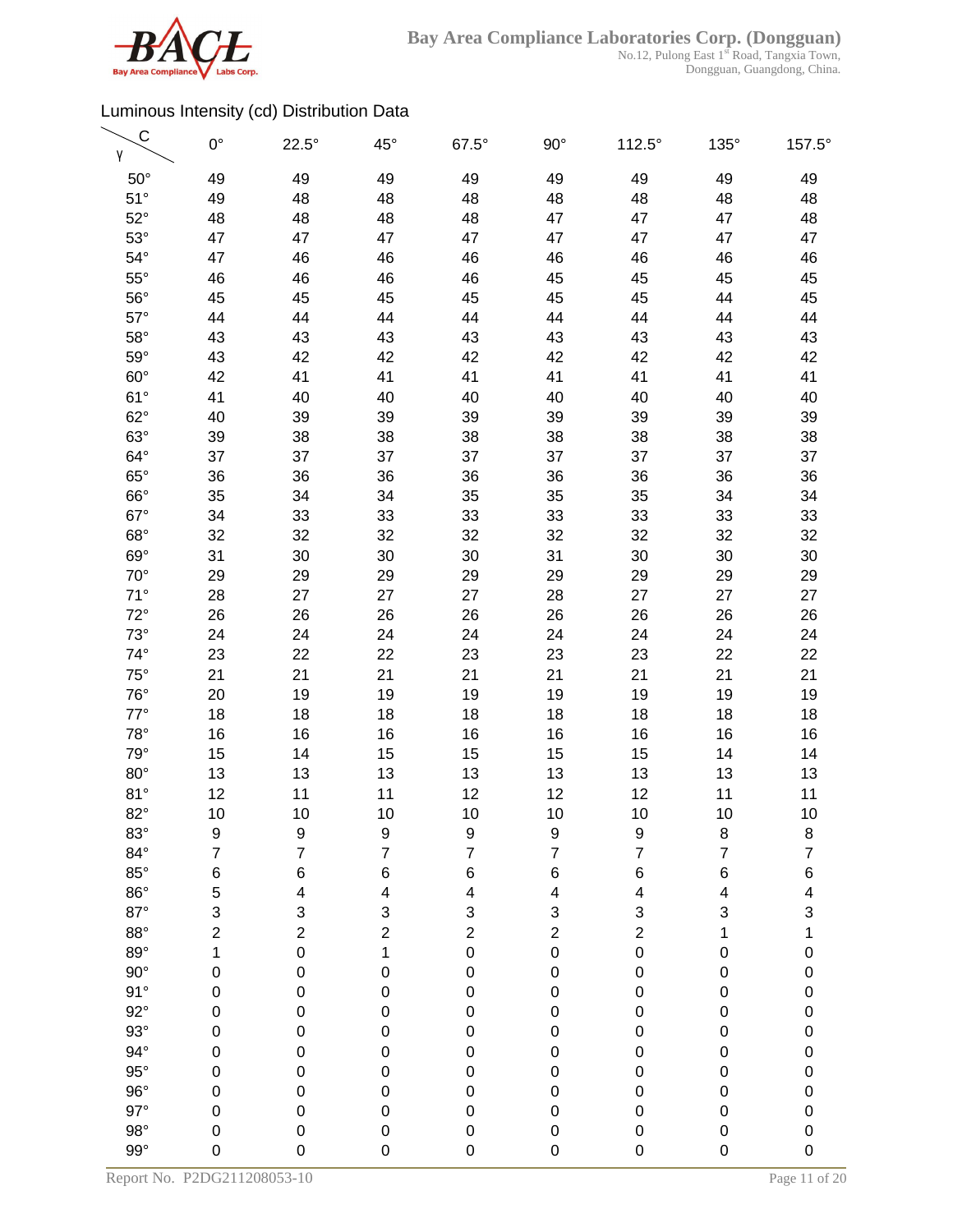

| $\mathsf{C}$<br>γ | $0^{\circ}$ | $22.5^\circ$ | $45^{\circ}$     | $67.5^\circ$ | $90^\circ$  | 112.5°      | $135^\circ$      | 157.5°      |
|-------------------|-------------|--------------|------------------|--------------|-------------|-------------|------------------|-------------|
| $100^\circ$       | 0           | 0            | $\pmb{0}$        | 0            | $\mathbf 0$ | $\mathbf 0$ | $\pmb{0}$        | 0           |
| 101°              | 0           | $\pmb{0}$    | 0                | 0            | $\mathbf 0$ | 0           | $\pmb{0}$        | 0           |
| 102°              | 0           | 0            | 0                | 0            | $\mathbf 0$ | 0           | $\pmb{0}$        | $\pmb{0}$   |
| $103^\circ$       | 0           | 0            | $\mathbf 0$      | 0            | $\mathbf 0$ | 0           | 0                | 0           |
| 104°              | 0           | 0            | 0                | 0            | $\mathbf 0$ | 0           | 0                | $\pmb{0}$   |
| $105^\circ$       | 0           | 0            | 0                | 0            | $\mathbf 0$ | 0           | 0                | 0           |
| 106°              | 0           | 0            | 0                | 0            | $\mathbf 0$ | 0           | $\pmb{0}$        | $\pmb{0}$   |
| 107°              | 0           | 0            | $\mathbf 0$      | 0            | $\mathbf 0$ | 0           | $\pmb{0}$        | 0           |
| 108°              | 0           | $\pmb{0}$    | 0                | 0            | $\pmb{0}$   | 0           | $\pmb{0}$        | $\pmb{0}$   |
| 109°              | 0           | $\pmb{0}$    | 0                | 0            | $\mathbf 0$ | 0           | $\pmb{0}$        | $\pmb{0}$   |
| $110^{\circ}$     | 0           | 0            | 0                | 0            | $\mathbf 0$ | 0           | $\pmb{0}$        | $\pmb{0}$   |
| $111^\circ$       | 0           | 0            | $\boldsymbol{0}$ | 0            | $\mathbf 0$ | 0           | 0                | 0           |
| $112^\circ$       | 0           | 0            | 0                | 0            | $\mathbf 0$ | 0           | 0                | $\pmb{0}$   |
| 113°              | 0           | 0            | 0                | 0            | $\mathbf 0$ | 0           | 0                | 0           |
| $114^\circ$       | 0           | 0            | 0                | 0            | $\pmb{0}$   | 0           | 0                | $\pmb{0}$   |
| $115^\circ$       | 0           | 0            | $\mathbf 0$      | 0            | $\mathbf 0$ | 0           | $\pmb{0}$        | 0           |
| 116°              | $\mathbf 0$ | 0            | $\mathbf 0$      | 0            | $\mathbf 0$ | 0           | $\pmb{0}$        | $\pmb{0}$   |
| 117°              | 0           | 0            | 0                | 0            | $\mathbf 0$ | 0           | $\pmb{0}$        | 0           |
| $118^\circ$       | 0           | 0            | 0                | 0            | $\pmb{0}$   | 0           | $\pmb{0}$        | $\pmb{0}$   |
| 119°              | 0           | 0            | $\mathbf 0$      | 0            | $\mathbf 0$ | 0           | $\pmb{0}$        | 0           |
| 120°              | 0           | 0            | 0                | 0            | $\mathbf 0$ | 0           | 0                | $\pmb{0}$   |
| 121°              | 0           | 0            | 0                | 0            | $\mathbf 0$ | 0           | $\pmb{0}$        | 0           |
| $122^\circ$       | 0           | 0            | 0                | 0            | $\mathbf 0$ | 0           | $\pmb{0}$        | $\pmb{0}$   |
| $123^\circ$       | 0           | 0            | $\mathbf 0$      | 0            | $\mathbf 0$ | 0           | $\pmb{0}$        | 0           |
| 124°              | $\mathbf 0$ | $\pmb{0}$    | 0                | 0            | $\pmb{0}$   | 0           | $\pmb{0}$        | $\pmb{0}$   |
| $125^\circ$       | 0           | $\pmb{0}$    | 0                | 0            | $\mathbf 0$ | 0           | $\pmb{0}$        | $\pmb{0}$   |
| $126^\circ$       | 0           | 0            | 0                | 0            | $\mathbf 0$ | 0           | $\pmb{0}$        | $\pmb{0}$   |
| 127°              | 0           | 0            | $\mathbf 0$      | 0            | $\mathbf 0$ | 0           | 0                | 0           |
| 128°              | 0           | 0            | 0                | 0            | $\mathbf 0$ | 0           | 0                | 0           |
| 129°              | 0           | 0            | 0                | 0            | $\mathbf 0$ | 0           | 0                | 0           |
| 130°              | 0           | 0            | 0                | 0            | $\mathbf 0$ | 0           | 0                | 0           |
| 131°              | 0           | 0            | $\boldsymbol{0}$ | 0            | $\mathbf 0$ | 0           | $\pmb{0}$        | 0           |
| 132°              | $\mathbf 0$ | 0            | $\mathbf 0$      | 0            | 0           | 0           | $\mathbf 0$      | $\mathbf 0$ |
| $133^\circ$       | 0           | 0            | $\boldsymbol{0}$ | $\pmb{0}$    | $\pmb{0}$   | $\pmb{0}$   | $\pmb{0}$        | $\pmb{0}$   |
| 134°              | $\mathbf 0$ | $\mathbf 0$  | $\mathbf 0$      | $\mathsf 0$  | $\mathbf 0$ | 0           | $\pmb{0}$        | $\pmb{0}$   |
| $135^\circ$       | $\mathbf 0$ | $\pmb{0}$    | $\mathbf 0$      | $\mathsf 0$  | $\mathbf 0$ | 0           | $\pmb{0}$        | 0           |
| 136°              | $\mathbf 0$ | $\pmb{0}$    | $\mathbf 0$      | $\mathsf 0$  | $\pmb{0}$   | 0           | $\boldsymbol{0}$ | $\mathbf 0$ |
| 137°              | 0           | $\pmb{0}$    | $\mathbf 0$      | $\mathsf 0$  | $\pmb{0}$   | 0           | $\boldsymbol{0}$ | 0           |
| 138°              | $\mathbf 0$ | $\pmb{0}$    | $\mathbf 0$      | $\mathsf 0$  | $\pmb{0}$   | 0           | $\pmb{0}$        | $\mathbf 0$ |
| 139°              | 0           | $\pmb{0}$    | $\mathbf 0$      | $\mathbf 0$  | $\pmb{0}$   | 0           | $\pmb{0}$        | $\mathbf 0$ |
| $140^\circ$       | $\mathbf 0$ | $\mathbf 0$  | $\mathbf 0$      | $\mathsf 0$  | $\pmb{0}$   | 0           | $\pmb{0}$        | $\pmb{0}$   |
| $141^\circ$       | $\mathbf 0$ | $\mathbf 0$  | $\mathbf 0$      | $\mathsf 0$  | $\pmb{0}$   | 0           | $\pmb{0}$        | $\pmb{0}$   |
| $142^\circ$       | $\mathsf 0$ | $\mathbf 0$  | $\mathbf 0$      | $\mathbf 0$  | $\mathbf 0$ | 0           | $\pmb{0}$        | $\pmb{0}$   |
| $143^\circ$       | $\mathbf 0$ | 0            | $\mathbf 0$      | $\mathsf 0$  | $\mathbf 0$ | 0           | $\pmb{0}$        | $\pmb{0}$   |
| 144°              | $\mathbf 0$ | $\pmb{0}$    | $\mathbf 0$      | $\mathbf 0$  | $\pmb{0}$   | 0           | $\pmb{0}$        | 0           |
| $145^\circ$       | $\mathbf 0$ | $\pmb{0}$    | $\mathbf 0$      | $\mathbf 0$  | $\mathbf 0$ | 0           | $\pmb{0}$        | 0           |
| 146°              | $\mathbf 0$ | $\mathbf 0$  | $\mathbf 0$      | $\mathbf 0$  | $\mathbf 0$ | 0           | $\pmb{0}$        | $\mathbf 0$ |
| 147°              | $\mathbf 0$ | $\pmb{0}$    | $\mathbf 0$      | 0            | $\mathbf 0$ | 0           | $\pmb{0}$        | $\mathbf 0$ |
| $148^\circ$       | $\mathbf 0$ | $\pmb{0}$    | $\pmb{0}$        | $\mathsf 0$  | $\pmb{0}$   | 0           | $\pmb{0}$        | 0           |
| 149°              | $\mathbf 0$ | 0            | $\mathbf 0$      | 0            | $\mathbf 0$ | 0           | $\mathbf 0$      | $\mathbf 0$ |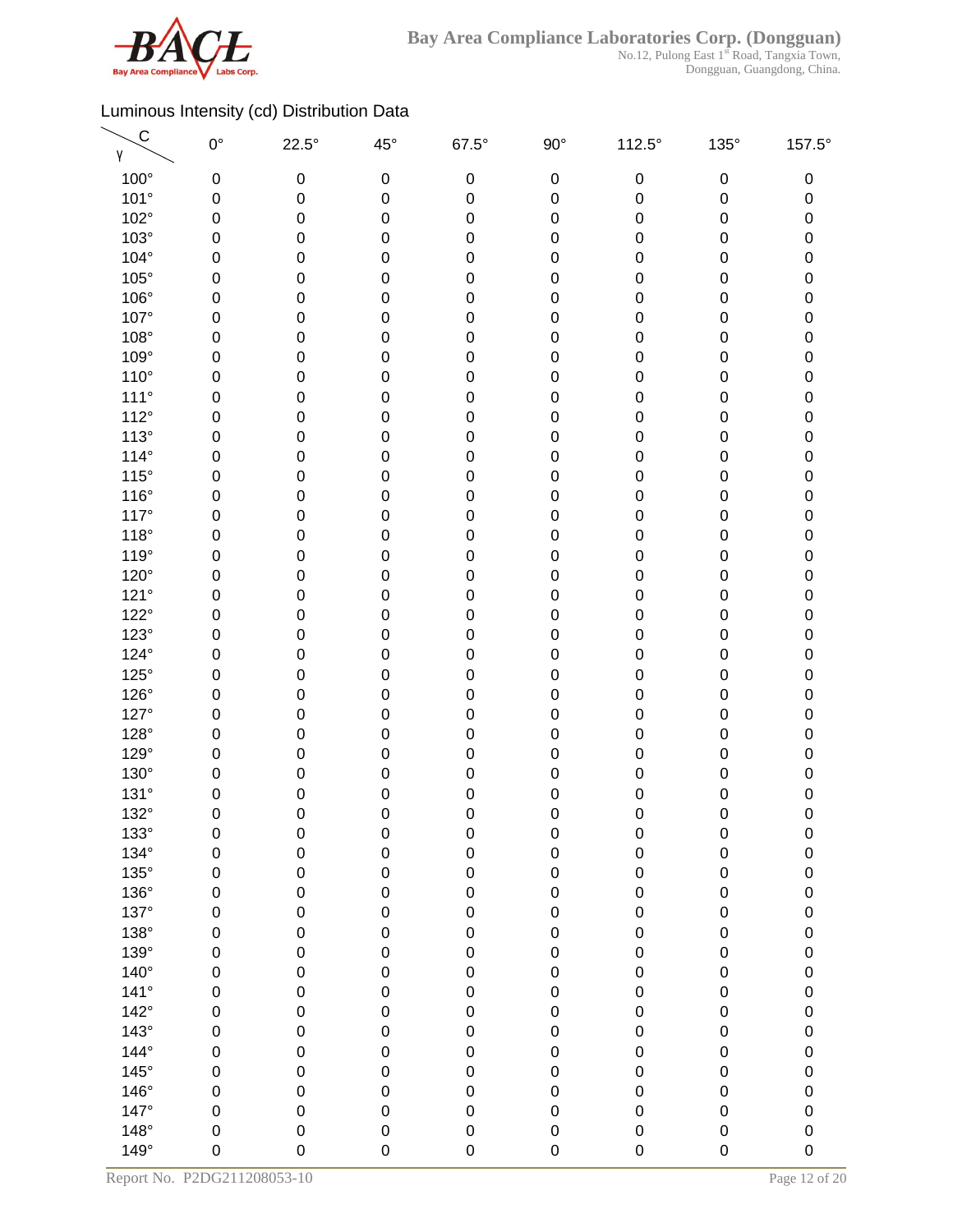

| $\mathsf{C}$<br>γ | $0^{\circ}$      | $22.5^\circ$ | $45^{\circ}$     | $67.5^\circ$     | $90^{\circ}$     | $112.5^\circ$    | 135°             | 157.5° |
|-------------------|------------------|--------------|------------------|------------------|------------------|------------------|------------------|--------|
| $150^\circ$       | $\boldsymbol{0}$ | $\pmb{0}$    | $\boldsymbol{0}$ | $\boldsymbol{0}$ | $\boldsymbol{0}$ | $\boldsymbol{0}$ | $\pmb{0}$        | 0      |
| 151°              | $\boldsymbol{0}$ | 0            | $\mathbf 0$      | 0                | $\mathbf 0$      | 0                | $\boldsymbol{0}$ | 0      |
| 152°              | $\mathbf 0$      | 0            | 0                |                  | 1                | 0                | $\boldsymbol{0}$ | 0      |
| 153°              | $\mathbf 0$      | 0            |                  |                  |                  |                  | 0                | 0      |
| $154^\circ$       | $\mathbf 0$      | 0            |                  |                  |                  |                  | $\Omega$         | 0      |
| $155^\circ$       | $\mathbf 0$      |              |                  |                  |                  |                  |                  | N      |
| 156°              | $\mathbf 0$      |              |                  |                  |                  |                  |                  |        |
| 157°              | 1                |              |                  |                  |                  |                  |                  |        |
| 158°              | 1                |              |                  |                  |                  |                  |                  |        |
| $159^\circ$       |                  |              |                  |                  |                  |                  |                  |        |
| 160°              | 1                |              |                  |                  |                  |                  |                  |        |
| 161°              | 1                |              |                  |                  |                  |                  |                  |        |
| 162°              |                  |              |                  |                  |                  |                  |                  |        |
| 163°              |                  |              |                  |                  |                  |                  |                  |        |
| 164°              |                  |              |                  |                  |                  |                  |                  |        |
| 165°              |                  |              |                  |                  |                  |                  |                  |        |
| 166°              |                  |              |                  |                  |                  |                  |                  |        |
| 167°              |                  |              |                  |                  |                  |                  |                  |        |
| 168°              |                  |              |                  |                  |                  |                  |                  |        |
| 169°              |                  |              |                  |                  |                  |                  |                  |        |
| 170°              |                  |              |                  |                  |                  |                  |                  |        |
| $171^\circ$       |                  |              |                  |                  |                  |                  |                  |        |
| $172^\circ$       |                  |              |                  |                  |                  |                  |                  |        |
| $173^\circ$       |                  |              |                  |                  |                  |                  |                  |        |
| 174°              | 1                |              |                  |                  |                  |                  |                  |        |
| $175^\circ$       | 1                | 1            |                  |                  |                  |                  |                  |        |
| 176°              | 1                | 0            | 0                |                  |                  |                  |                  |        |
| $177^\circ$       | 1                | 0            | 0                | 0                | 0                | 0                | $\Omega$         |        |
| 178°              | $\mathbf 0$      | 0            | 0                | $\boldsymbol{0}$ | 0                | 0                | $\mathbf 0$      | O      |
| 179°              | $\mathbf 0$      | 0            | 0                | $\mathbf 0$      | 0                | 0                | $\mathbf 0$      | n      |
| 180°              | $\mathbf 0$      | 0            | 0                | $\boldsymbol{0}$ | 0                | 0                | $\boldsymbol{0}$ | 0      |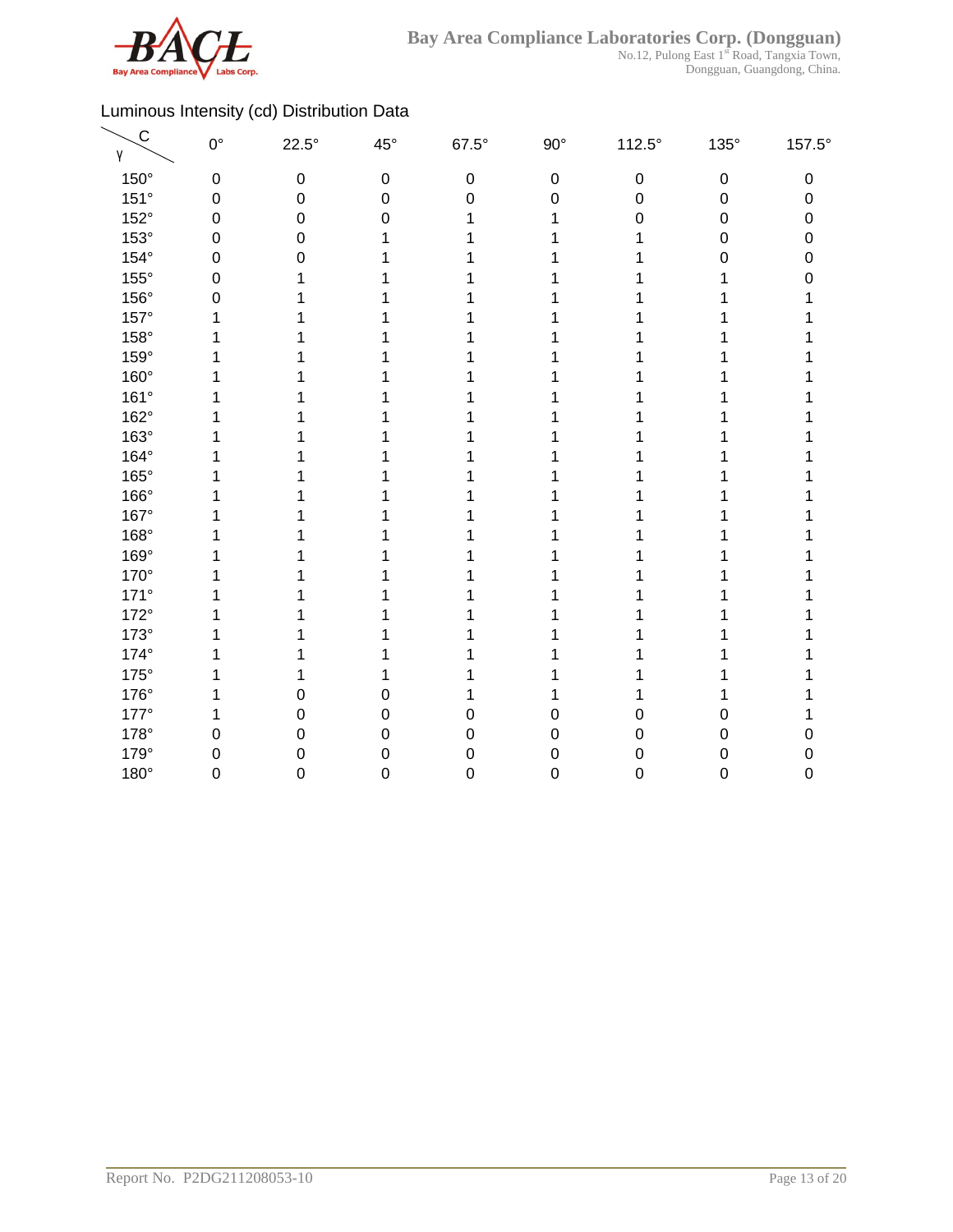

No.12, Pulong East 1<sup>st</sup> Road, Tangxia Town, Dongguan, Guangdong, China.

| C<br>γ       | 180° | 202.5° | 225° | 247.5° | 270° | 292.5° | $315^\circ$ | 337.5° |
|--------------|------|--------|------|--------|------|--------|-------------|--------|
| $0^{\circ}$  | 434  | 434    | 434  | 434    | 434  | 434    | 434         | 434    |
| $1^{\circ}$  | 429  | 430    | 432  | 433    | 431  | 430    | 427         | 424    |
| $2^{\circ}$  | 412  | 413    | 415  | 415    | 411  | 409    | 408         | 407    |
| $3^\circ$    | 399  | 400    | 402  | 401    | 396  | 395    | 395         | 395    |
| $4^{\circ}$  | 385  | 385    | 388  | 387    | 385  | 383    | 385         | 386    |
| $5^{\circ}$  | 378  | 376    | 377  | 378    | 377  | 377    | 379         | 382    |
| $6^{\circ}$  | 377  | 375    | 375  | 375    | 373  | 374    | 379         | 380    |
| $7^\circ$    | 372  | 371    | 370  | 368    | 368  | 368    | 370         | 372    |
| $8^{\circ}$  | 366  | 367    | 366  | 364    | 363  | 364    | 364         | 365    |
| $9^{\circ}$  | 361  | 361    | 361  | 360    | 360  | 358    | 359         | 360    |
| $10^{\circ}$ | 357  | 357    | 357  | 355    | 356  | 356    | 356         | 357    |
| $11^{\circ}$ | 356  | 356    | 356  | 354    | 353  | 354    | 354         | 355    |
| $12^{\circ}$ | 354  | 354    | 354  | 353    | 353  | 353    | 352         | 352    |
| $13^\circ$   | 352  | 352    | 352  | 350    | 350  | 350    | 350         | 350    |
| $14^{\circ}$ | 349  | 350    | 349  | 348    | 347  | 348    | 347         | 348    |
| $15^{\circ}$ | 346  | 348    | 347  | 346    | 345  | 346    | 346         | 346    |
| $16^{\circ}$ | 344  | 346    | 346  | 345    | 344  | 345    | 344         | 344    |
| $17^\circ$   | 343  | 342    | 342  | 342    | 342  | 341    | 340         | 340    |
| $18^{\circ}$ | 341  | 341    | 340  | 339    | 338  | 339    | 338         | 339    |
| 19°          | 340  | 339    | 339  | 337    | 337  | 337    | 337         | 338    |
| $20^{\circ}$ | 338  | 338    | 336  | 335    | 335  | 336    | 335         | 336    |
| 21°          | 337  | 336    | 335  | 334    | 333  | 334    | 334         | 334    |
| $22^{\circ}$ | 335  | 334    | 333  | 332    | 332  | 332    | 333         | 333    |
| $23^\circ$   | 333  | 332    | 331  | 330    | 330  | 330    | 330         | 330    |
| $24^{\circ}$ | 331  | 331    | 329  | 329    | 328  | 328    | 328         | 328    |
| $25^{\circ}$ | 329  | 329    | 327  | 327    | 327  | 326    | 326         | 327    |
| $26^{\circ}$ | 328  | 328    | 326  | 326    | 325  | 325    | 324         | 325    |
| $27^\circ$   | 331  | 331    | 326  | 328    | 329  | 330    | 325         | 329    |
| $28^\circ$   | 341  | 339    | 340  | 338    | 345  | 341    | 336         | 343    |
| $29^\circ$   | 358  | 350    | 354  | 347    | 353  | 352    | 361         | 361    |
| $30^\circ$   | 359  | 354    | 355  | 346    | 346  | 352    | 361         | 359    |
| 31°          | 343  | 349    | 349  | 339    | 335  | 346    | 339         | 341    |
| $32^\circ$   | 329  | 337    | 333  | 332    | 332  | 330    | 325         | 326    |
| $33^\circ$   | 320  | 325    | 323  | 322    | 324  | 319    | 318         | 320    |
| $34^\circ$   | 313  | 316    | 317  | 316    | 318  | 316    | 314         | 314    |
| $35^\circ$   | 303  | 306    | 308  | 306    | 308  | 308    | 305         | 306    |
| $36^\circ$   | 225  | 297    | 297  | 297    | 297  | 296    | 296         | 297    |
| $37^\circ$   | 146  | 287    | 288  | 288    | 289  | 288    | 287         | 286    |
| $38^\circ$   | 68   | 212    | 213  | 215    | 215  | 214    | 212         | 211    |
| $39^\circ$   | 55   | 137    | 139  | 141    | 142  | 140    | 137         | 135    |
| $40^{\circ}$ | 53   | 62     | 64   | 67     | 68   | 66     | 63          | 60     |
| 41°          | 53   | 53     | 52   | 52     | 52   | 52     | 52          | 53     |
| $42^{\circ}$ | 52   | 52     | 51   | 51     | 51   | 51     | 51          | 52     |
| $43^\circ$   | 52   | 51     | 51   | 51     | 51   | 51     | 51          | 52     |
| 44°          | 52   | 51     | 50   | 50     | 50   | 50     | 50          | 51     |
| $45^{\circ}$ | 51   | 51     | 50   | 50     | 50   | 50     | 50          | 51     |
| 46°          | 51   | 50     | 50   | 49     | 49   | 49     | 50          | 50     |
| 47°          | 50   | 50     | 49   | 49     | 49   | 49     | 49          | 50     |
| $48^\circ$   | 50   | 49     | 49   | 49     | 49   | 49     | 49          | 49     |
| 49°          | 49   | 49     | 48   | 48     | 48   | 48     | 48          | 49     |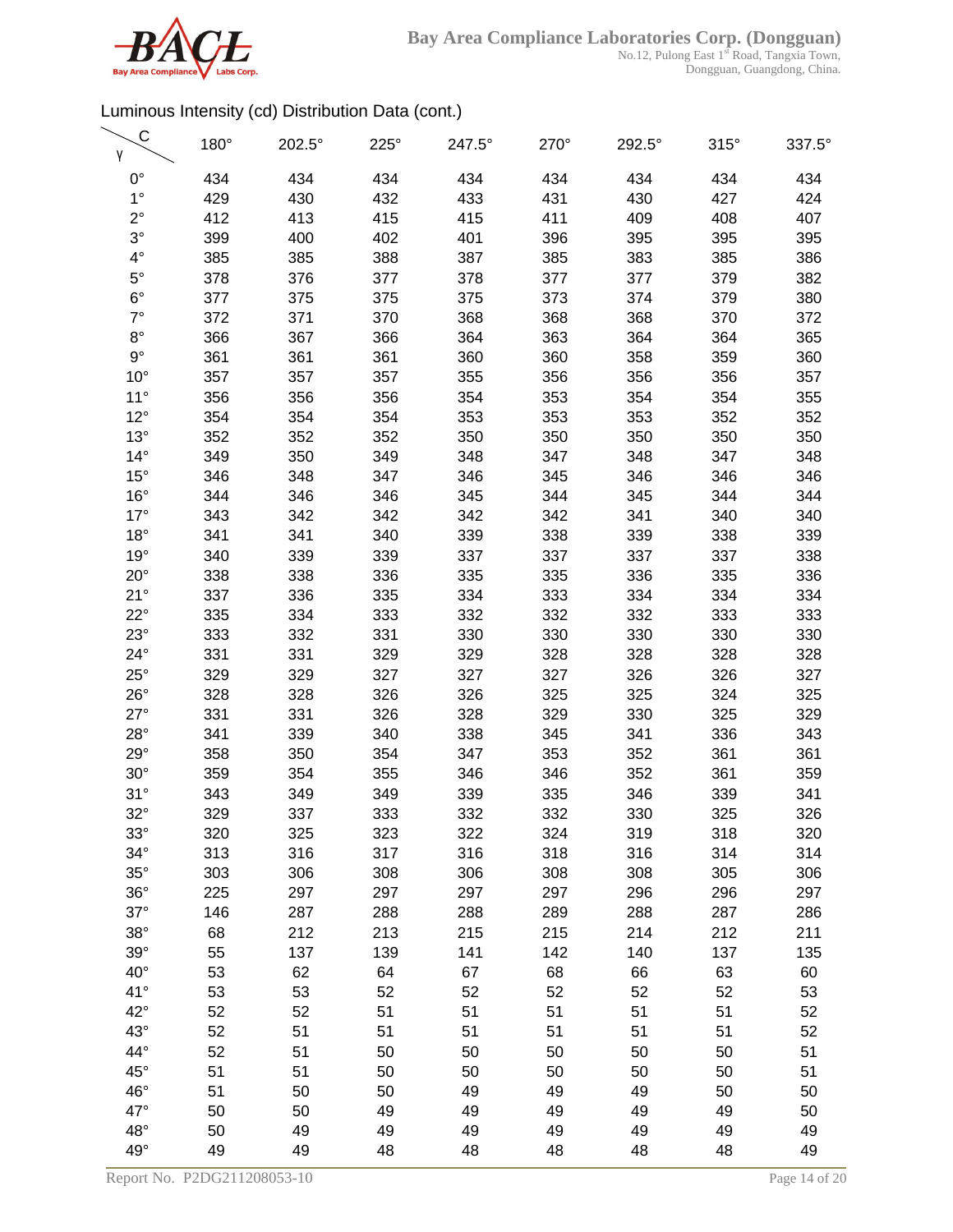

| C<br>γ       | 180°             | 202.5°    | $225^\circ$              | 247.5°                  | 270°                    | 292.5°                  | $315^\circ$             | 337.5°                  |
|--------------|------------------|-----------|--------------------------|-------------------------|-------------------------|-------------------------|-------------------------|-------------------------|
| $50^\circ$   | 49               | 48        | 48                       | 47                      | 47                      | 47                      | 48                      | 48                      |
| $51^\circ$   | 48               | 47        | 47                       | 47                      | 47                      | 47                      | 47                      | 48                      |
| $52^\circ$   | 47               | 47        | 46                       | 46                      | 46                      | 46                      | 46                      | 47                      |
| $53^\circ$   | 47               | 46        | 46                       | 46                      | 46                      | 46                      | 46                      | 46                      |
| $54^\circ$   | 46               | 45        | 45                       | 45                      | 45                      | 45                      | 45                      | 46                      |
| $55^{\circ}$ | 45               | 45        | 44                       | 44                      | 44                      | 44                      | 44                      | 45                      |
| $56^{\circ}$ | 44               | 44        | 44                       | 44                      | 44                      | 44                      | 44                      | 44                      |
| $57^\circ$   | 44               | 43        | 43                       | 43                      | 43                      | 43                      | 43                      | 43                      |
| $58^\circ$   | 43               | 42        | 42                       | 42                      | 42                      | 42                      | 42                      | 43                      |
| $59^\circ$   | 42               | 41        | 41                       | 41                      | 41                      | 41                      | 41                      | 42                      |
| $60^\circ$   | 41               | 40        | 40                       | 40                      | 40                      | 40                      | 40                      | 41                      |
| $61^\circ$   | 40               | 39        | 39                       | 39                      | 40                      | 39                      | 39                      | 40                      |
| $62^\circ$   | 39               | 38        | 38                       | 38                      | 39                      | 38                      | 38                      | 39                      |
| $63^\circ$   | 38               | 37        | 37                       | 37                      | 38                      | 38                      | 37                      | 38                      |
| $64^{\circ}$ | 36               | 36        | 36                       | 36                      | 37                      | 36                      | 36                      | 36                      |
| $65^\circ$   | 35               | 35        | 35                       | 35                      | 35                      | 35                      | 35                      | 35                      |
| $66^\circ$   | 34               | 34        | 34                       | 34                      | 34                      | 34                      | 34                      | 34                      |
| $67^\circ$   | 32               | 32        | 32                       | 33                      | 33                      | 33                      | 33                      | 33                      |
| $68^\circ$   | 31               | 31        | 31                       | 31                      | 32                      | 32                      | 31                      | 31                      |
| $69^\circ$   | 29               | 29        | 30                       | 30                      | 30                      | 30                      | 30                      | 30                      |
| $70^{\circ}$ | 28               | 28        | 28                       | 29                      | 29                      | 29                      | 28                      | 28                      |
| $71^\circ$   | 26               | 26        | 27                       | 27                      | 27                      | 27                      | 27                      | 27                      |
| $72^\circ$   | 25               | 25        | 25                       | 26                      | 26                      | 26                      | 25                      | 25                      |
| $73^\circ$   | 23               | 23        | 24                       | 24                      | 24                      | 24                      | 24                      | 23                      |
| $74^\circ$   | 22               | 22        | 22                       | 23                      | 23                      | 23                      | 22                      | 22                      |
| $75^{\circ}$ | 20               | 20        | 20                       | 21                      | 21                      | 21                      | 21                      | 20                      |
| $76^{\circ}$ | 18               | 19        | 19                       | 19                      | 20                      | 19                      | 19                      | 19                      |
| $77^\circ$   | 17               | 17        | 17                       | 18                      | 18                      | 18                      | 17                      | 17                      |
| $78^\circ$   | 15               | 15        | 16                       | 16                      | 16                      | 16                      | 16                      | 15                      |
| $79^\circ$   | 14               | 14        | 14                       | 15                      | 15                      | 15                      | 14                      | 14                      |
| $80^\circ$   | 12               | 12        | 13                       | 13                      | 13                      | 13                      | 13                      | 12                      |
| 81°          | 11               | 11        | 11                       | 12                      | 12                      | 12                      | 11                      | 11                      |
| $82^\circ$   | $\boldsymbol{9}$ | 9         | 10                       | 10                      | 10                      | 10                      | 10                      | 9                       |
| $83^\circ$   | 8                | 8         | 8                        | 9                       | 9                       | 9                       | 8                       | 8                       |
| $84^\circ$   | 6                | 6         | $\overline{\mathcal{I}}$ | $\overline{7}$          | 8                       | $\overline{7}$          | $\overline{7}$          | 7                       |
| $85^\circ$   | 5                | 5         | 5                        | $\,$ 6 $\,$             | 6                       | 6                       | 6                       | 5                       |
| $86^\circ$   | 3                | 4         | 4                        | 5                       | 5                       | 5                       | 4                       | 4                       |
| $87^\circ$   | $\boldsymbol{2}$ | 2         | 3                        | 3                       | 3                       | 3                       | 3                       | $\overline{\mathbf{c}}$ |
| $88^\circ$   | 1                | 1         | 1                        | $\overline{\mathbf{c}}$ | $\overline{\mathbf{c}}$ | $\overline{\mathbf{c}}$ | $\overline{\mathbf{c}}$ | 1                       |
| $89^\circ$   | $\pmb{0}$        | $\pmb{0}$ | $\pmb{0}$                | $\mathbf 0$             | $\mathbf 0$             | 0                       | $\pmb{0}$               | $\mathbf{0}$            |
| $90^{\circ}$ | $\pmb{0}$        | $\pmb{0}$ | $\pmb{0}$                | $\mathbf 0$             | $\pmb{0}$               | 0                       | $\pmb{0}$               | $\mathbf 0$             |
| 91°          | $\mathbf 0$      | $\pmb{0}$ | $\mathbf 0$              | $\mathbf 0$             | $\pmb{0}$               | 0                       | $\mathbf 0$             | $\mathbf{0}$            |
| $92^\circ$   | $\mathbf 0$      | $\pmb{0}$ | $\mathbf 0$              | 0                       | $\mathbf 0$             | 0                       | $\pmb{0}$               | $\mathbf{0}$            |
| $93^\circ$   | $\mathbf 0$      | 0         | $\mathbf 0$              | $\mathbf 0$             | $\mathbf 0$             | 0                       | $\pmb{0}$               | $\mathbf{0}$            |
| $94^\circ$   | $\mathbf 0$      | $\pmb{0}$ | $\mathbf 0$              | $\mathbf 0$             | $\mathbf 0$             | 0                       | $\pmb{0}$               | $\mathbf{0}$            |
| $95^\circ$   | $\boldsymbol{0}$ | $\pmb{0}$ | $\boldsymbol{0}$         | $\mathbf 0$             | $\pmb{0}$               | 0                       | $\pmb{0}$               | $\mathbf{0}$            |
| $96^\circ$   | $\boldsymbol{0}$ | 0         | $\boldsymbol{0}$         | 0                       | $\mathbf 0$             | 0                       | $\pmb{0}$               | $\mathbf{0}$            |
| $97^\circ$   | $\mathbf 0$      | $\pmb{0}$ | $\pmb{0}$                | $\mathbf 0$             | $\mathbf 0$             | 0                       | $\pmb{0}$               | $\mathbf 0$             |
| $98^\circ$   | $\pmb{0}$        | $\pmb{0}$ | 0                        | $\mathbf 0$             | $\pmb{0}$               | 0                       | $\pmb{0}$               | $\mathbf 0$             |
| $99^\circ$   | $\boldsymbol{0}$ | 0         | $\mathbf 0$              | 0                       | $\pmb{0}$               | 0                       | $\pmb{0}$               | $\mathbf 0$             |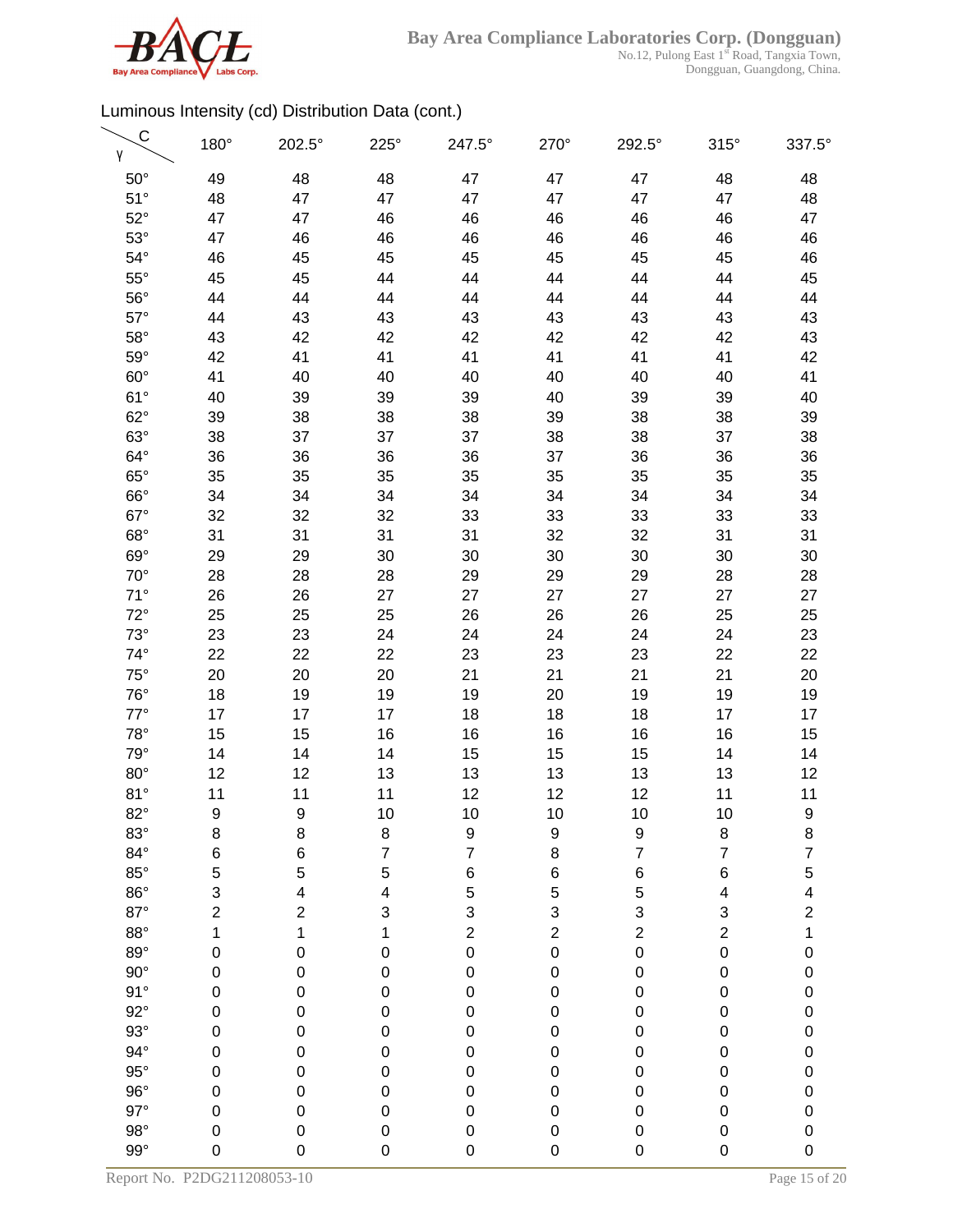

No.12, Pulong East 1<sup>st</sup> Road, Tangxia Town, Dongguan, Guangdong, China.

| $\mathsf{C}$<br>γ | 180°        | 202.5°      | $225^\circ$      | 247.5°           | 270°        | 292.5°      | $315^\circ$      | 337.5°              |
|-------------------|-------------|-------------|------------------|------------------|-------------|-------------|------------------|---------------------|
| 100°              | 0           | 0           | $\boldsymbol{0}$ | $\boldsymbol{0}$ | $\pmb{0}$   | $\pmb{0}$   | $\pmb{0}$        | 0                   |
| 101°              | 0           | $\mathbf 0$ | 0                | $\mathbf 0$      | $\pmb{0}$   | 0           | 0                | 0                   |
| 102°              | 0           | 0           | $\mathbf 0$      | 0                | $\pmb{0}$   | 0           | 0                | 0                   |
| $103^\circ$       | 0           | 0           | 0                | 0                | $\pmb{0}$   | 0           | $\mathbf 0$      | 0                   |
| 104°              | 0           | 0           | 0                | 0                | $\pmb{0}$   | 0           | 0                | 0                   |
| 105°              | 0           | 0           | 0                | 0                | $\pmb{0}$   | 0           | $\boldsymbol{0}$ | 0                   |
| 106°              | 0           | 0           | $\mathbf 0$      | 0                | $\pmb{0}$   | 0           | $\pmb{0}$        | 0                   |
| 107°              | $\mathbf 0$ | 0           | 0                | 0                | $\mathbf 0$ | 0           | $\pmb{0}$        | $\pmb{0}$           |
| 108°              | 0           | $\pmb{0}$   | 0                | 0                | $\mathbf 0$ | 0           | $\pmb{0}$        | 0                   |
| 109°              | 0           | 0           | 0                | 0                | $\pmb{0}$   | 0           | 0                | $\mathsf{O}\xspace$ |
| $110^{\circ}$     | 0           | 0           | $\mathbf 0$      | 0                | $\pmb{0}$   | 0           | 0                | 0                   |
| $111^\circ$       | 0           | 0           | 0                | 0                | $\mathbf 0$ | 0           | $\mathbf 0$      | 0                   |
| 112°              | 0           | 0           | 0                | 0                | $\mathbf 0$ | 0           | 0                | 0                   |
| $113^\circ$       | 0           | 0           | 0                | 0                | $\pmb{0}$   | 0           | $\mathbf 0$      | 0                   |
| $114^\circ$       | 0           | 0           | $\boldsymbol{0}$ | 0                | $\mathbf 0$ | 0           | 0                | 0                   |
| $115^\circ$       | $\mathbf 0$ | 0           | $\pmb{0}$        | 0                | $\pmb{0}$   | 0           | $\pmb{0}$        | $\pmb{0}$           |
| $116^\circ$       | 0           | 0           | 0                | 0                | $\mathbf 0$ | 0           | $\pmb{0}$        | 0                   |
| $117^\circ$       | 0           | 0           | 0                | 0                | $\mathbf 0$ | 0           | 0                | $\pmb{0}$           |
| $118^\circ$       | 0           | 0           | $\mathbf 0$      | 0                | $\mathbf 0$ | 0           | 0                | 0                   |
| 119°              | 0           | 0           | 0                | 0                | $\mathbf 0$ | 0           | 0                | 0                   |
| 120°              | 0           | 0           | 0                | 0                | $\mathbf 0$ | 0           | 0                | 0                   |
| 121°              | 0           | 0           | 0                | 0                | $\mathbf 0$ | 0           | $\mathbf 0$      | 0                   |
| $122^\circ$       | $\mathbf 0$ | 0           | $\mathbf 0$      | 0                | $\mathbf 0$ | 0           | $\pmb{0}$        | 0                   |
| $123^\circ$       | 0           | $\mathbf 0$ | 0                | 0                | $\mathbf 0$ | 0           | $\pmb{0}$        | $\pmb{0}$           |
| 124°              | 0           | $\pmb{0}$   | 0                | 0                | $\mathbf 0$ | 0           | $\pmb{0}$        | $\pmb{0}$           |
| $125^\circ$       | 0           | 0           | 0                | 0                | $\mathbf 0$ | 0           | 0                | $\pmb{0}$           |
| 126°              | 0           | 0           | $\mathbf 0$      | 0                | $\mathbf 0$ | 0           | 0                | 0                   |
| 127°              | 0           | 0           | 0                | 0                | $\mathbf 0$ | 0           | $\mathbf 0$      | 0                   |
| 128°              | 0           | 0           | 0                | 0                | $\mathbf 0$ | 0           | 0                | 0                   |
| 129°              | 0           | 0           | 0                | 0                | $\mathbf 0$ | 0           | $\mathbf 0$      | 0                   |
| 130°              | 0           | 0           | $\mathbf 0$      | 0                | 0           | 0           | 0                | 0                   |
| 131°              | $\mathbf 0$ | 0           | $\mathbf 0$      | 0                | $\mathbf 0$ | 0           | 0                | 0                   |
| 132°              | $\mathbf 0$ | 0           | $\mathbf 0$      | 0                | 0           | 0           | 0                | 0                   |
| 133°              | 0           | 0           | $\boldsymbol{0}$ | 0                | $\pmb{0}$   | $\mathbf 0$ | $\pmb{0}$        | $\pmb{0}$           |
| 134°              | 0           | $\pmb{0}$   | $\boldsymbol{0}$ | $\mathsf 0$      | $\mathbf 0$ | 0           | $\pmb{0}$        | 0                   |
| $135^\circ$       | $\mathbf 0$ | $\pmb{0}$   | $\mathbf 0$      | $\mathsf 0$      | $\mathbf 0$ | 0           | $\boldsymbol{0}$ | $\pmb{0}$           |
| 136°              | 0           | $\pmb{0}$   | $\mathbf 0$      | $\mathsf 0$      | $\pmb{0}$   | 0           | $\boldsymbol{0}$ | 0                   |
| 137°              | $\mathbf 0$ | $\pmb{0}$   | $\mathbf 0$      | $\mathsf 0$      | $\pmb{0}$   | 0           | $\boldsymbol{0}$ | $\mathbf 0$         |
| 138°              | $\mathbf 0$ | $\pmb{0}$   | $\mathbf 0$      | $\mathbf 0$      | $\pmb{0}$   | 0           | $\pmb{0}$        | $\mathbf 0$         |
| 139°              | $\mathbf 0$ | $\mathbf 0$ | $\mathbf 0$      | $\mathsf 0$      | $\pmb{0}$   | 0           | $\mathbf 0$      | $\mathbf 0$         |
| $140^\circ$       | $\mathbf 0$ | $\mathbf 0$ | $\mathbf 0$      | $\mathsf 0$      | $\pmb{0}$   | 0           | $\pmb{0}$        | $\pmb{0}$           |
| $141^\circ$       | $\mathsf 0$ | $\mathbf 0$ | $\mathbf 0$      | $\mathbf 0$      | $\pmb{0}$   | 0           | $\mathbf 0$      | $\mathbf 0$         |
| $142^\circ$       | $\mathbf 0$ | 0           | $\mathbf 0$      | $\mathsf 0$      | $\mathbf 0$ | 0           | $\pmb{0}$        | $\pmb{0}$           |
| $143^\circ$       | $\mathbf 0$ | $\pmb{0}$   | $\mathbf 0$      | $\mathsf 0$      | $\pmb{0}$   | 0           | $\pmb{0}$        | $\pmb{0}$           |
| 144°              | $\mathbf 0$ | $\pmb{0}$   | $\mathbf 0$      | $\mathsf 0$      | $\mathbf 0$ | 0           | $\boldsymbol{0}$ | 0                   |
| $145^\circ$       | $\mathbf 0$ | 0           | $\mathbf 0$      | $\mathsf 0$      | $\pmb{0}$   | 0           | $\mathbf 0$      | $\pmb{0}$           |
| 146°              | $\mathbf 0$ | $\pmb{0}$   | $\mathbf 0$      | $\mathsf 0$      | $\pmb{0}$   | 0           | $\pmb{0}$        | 0                   |
| $147^\circ$       | $\mathbf 0$ | $\mathbf 0$ | $\mathbf 0$      | $\mathsf 0$      | $\pmb{0}$   | 0           | $\mathbf 0$      | $\mathbf 0$         |
| $148^\circ$       | 0           | $\mathbf 0$ | $\pmb{0}$        | $\mathsf 0$      | $\pmb{0}$   | 0           | $\pmb{0}$        | $\pmb{0}$           |
| 149°              | $\mathsf 0$ | 0           | $\mathsf 0$      | 0                | $\pmb{0}$   | 0           | $\mathbf 0$      | $\mathbf 0$         |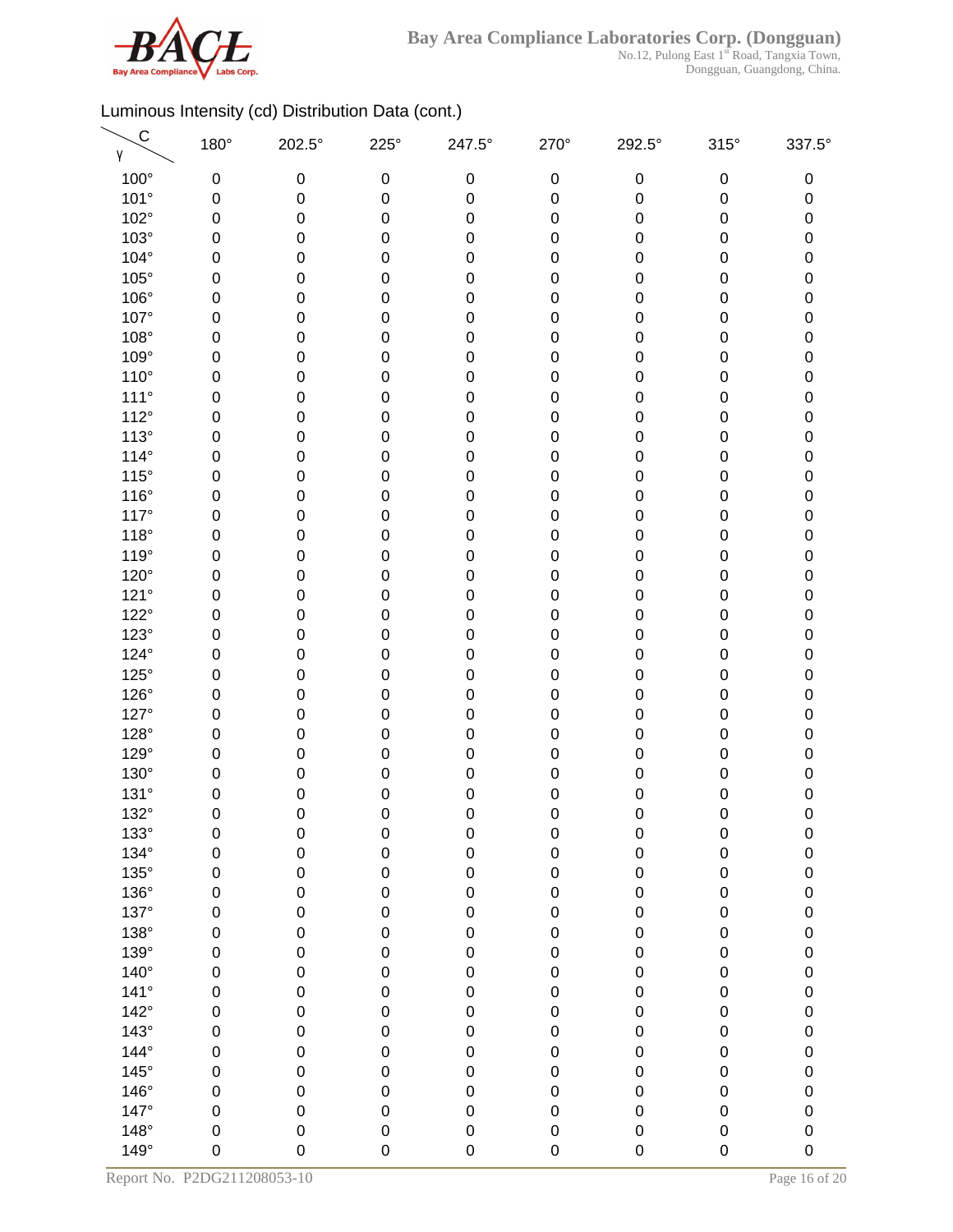

| $\mathsf C$<br>γ | 180°        | 202.5°    | $225^\circ$      | 247.5°           | 270°             | 292.5°    | $315^\circ$      | 337.5° |
|------------------|-------------|-----------|------------------|------------------|------------------|-----------|------------------|--------|
| 150°             | $\mathbf 0$ | $\pmb{0}$ | $\boldsymbol{0}$ | $\pmb{0}$        | $\mathbf 0$      | $\pmb{0}$ | $\pmb{0}$        | 0      |
| 151°             | $\mathbf 0$ | 0         | $\mathbf 0$      | $\boldsymbol{0}$ | $\mathbf 0$      | 0         | $\boldsymbol{0}$ | 0      |
| 152°             | $\mathbf 0$ | 0         | $\mathbf 0$      | $\boldsymbol{0}$ | $\mathbf 0$      | 0         | $\boldsymbol{0}$ | 0      |
| 153°             | $\mathbf 0$ | 0         | $\mathbf 0$      | $\boldsymbol{0}$ | $\boldsymbol{0}$ | 0         | $\mathbf 0$      | 0      |
| $154^\circ$      | $\mathbf 0$ | 0         | $\mathbf 0$      | $\boldsymbol{0}$ | $\boldsymbol{0}$ | 0         | $\mathbf 0$      | 0      |
| 155°             | $\mathbf 0$ | 0         | $\mathbf 0$      | $\boldsymbol{0}$ | $\boldsymbol{0}$ | 0         | $\mathbf 0$      | 0      |
| 156°             | $\mathbf 0$ | 0         | $\mathbf 0$      | $\mathbf 0$      | $\mathbf 0$      | 0         | $\mathbf 0$      | 0      |
| 157°             | $\mathbf 0$ | 0         | 0                | $\mathbf 0$      | $\boldsymbol{0}$ | 0         | 0                | 0      |
| 158°             | $\mathbf 0$ | 0         | 0                | $\boldsymbol{0}$ | $\boldsymbol{0}$ | 0         | 0                | 0      |
| 159°             | 0           | 0         | 0                | $\boldsymbol{0}$ | 0                | 0         | 0                | 0      |
| 160°             | $\mathbf 0$ | 0         | $\mathbf 0$      | $\boldsymbol{0}$ | $\pmb{0}$        | 0         | $\mathbf 0$      | 0      |
| 161°             | $\mathbf 0$ | 0         | $\mathbf 0$      | $\boldsymbol{0}$ | $\mathbf 0$      | 0         | 0                | 0      |
| 162°             | $\mathbf 0$ | 0         | $\mathbf 0$      | $\mathbf 0$      | $\mathbf 0$      | 0         | 0                | 0      |
| 163°             | $\mathbf 0$ | 0         | $\mathbf 0$      | $\mathbf 0$      | $\mathbf 0$      | 0         | $\mathbf 0$      | 0      |
| 164°             | $\mathbf 0$ | 0         | $\mathbf 0$      | $\mathbf 0$      | $\mathbf 0$      | 0         | $\boldsymbol{0}$ | 0      |
| 165°             | $\mathbf 0$ | 0         | $\mathbf 0$      | $\mathbf 0$      | $\pmb{0}$        | 0         | 0                | 0      |
| 166°             | $\mathbf 0$ | 0         | $\mathbf 0$      | $\boldsymbol{0}$ | $\mathbf 0$      | 0         | $\mathbf 0$      | 0      |
| 167°             | $\mathbf 0$ | 0         | $\boldsymbol{0}$ | $\boldsymbol{0}$ | $\mathbf 0$      | 0         | $\mathbf 0$      | 0      |
| 168°             | $\mathbf 0$ | 0         | $\boldsymbol{0}$ | $\mathbf 0$      | $\pmb{0}$        | 0         | $\boldsymbol{0}$ | 0      |
| 169°             | $\mathbf 0$ | 0         | $\boldsymbol{0}$ | $\mathbf 0$      | $\boldsymbol{0}$ | 0         | $\mathbf 0$      | 0      |
| 170°             | $\mathbf 0$ | 0         | $\mathbf 0$      | $\boldsymbol{0}$ | $\boldsymbol{0}$ | 0         | 0                | 0      |
| $171^\circ$      | 0           | 0         | $\mathbf 0$      | $\mathbf 0$      | $\boldsymbol{0}$ | 0         | $\mathbf 0$      | 0      |
| 172°             | $\mathbf 0$ | 0         | $\mathbf 0$      | $\boldsymbol{0}$ | $\mathbf 0$      | 0         | $\mathbf 0$      | 0      |
| $173^\circ$      | 0           | 0         | 0                | $\mathbf 0$      | $\boldsymbol{0}$ | 0         | 0                | 0      |
| 174°             | $\mathbf 0$ | 0         | $\mathbf 0$      | $\boldsymbol{0}$ | $\boldsymbol{0}$ | 0         | $\boldsymbol{0}$ | 0      |
| $175^\circ$      | $\mathbf 0$ | 0         | $\mathbf 0$      | $\mathbf 0$      | $\mathbf 0$      | 0         | $\boldsymbol{0}$ | 0      |
| 176°             | $\mathbf 0$ | 0         | $\mathbf 0$      | $\boldsymbol{0}$ | $\mathbf 0$      | 0         | $\boldsymbol{0}$ | 0      |
| 177°             | $\mathbf 0$ | 0         | $\mathbf 0$      | $\mathbf 0$      | $\boldsymbol{0}$ | 0         | 0                | 0      |
| 178°             | $\mathbf 0$ | 0         | 0                | $\boldsymbol{0}$ | $\boldsymbol{0}$ | 0         | $\mathbf 0$      | 0      |
| 179°             | 0           | 0         | 0                | $\mathbf 0$      | 0                | 0         | $\mathbf 0$      | 0      |
| 180°             | 0           | 0         | 0                | $\mathbf 0$      | 0                | 0         | $\boldsymbol{0}$ | 0      |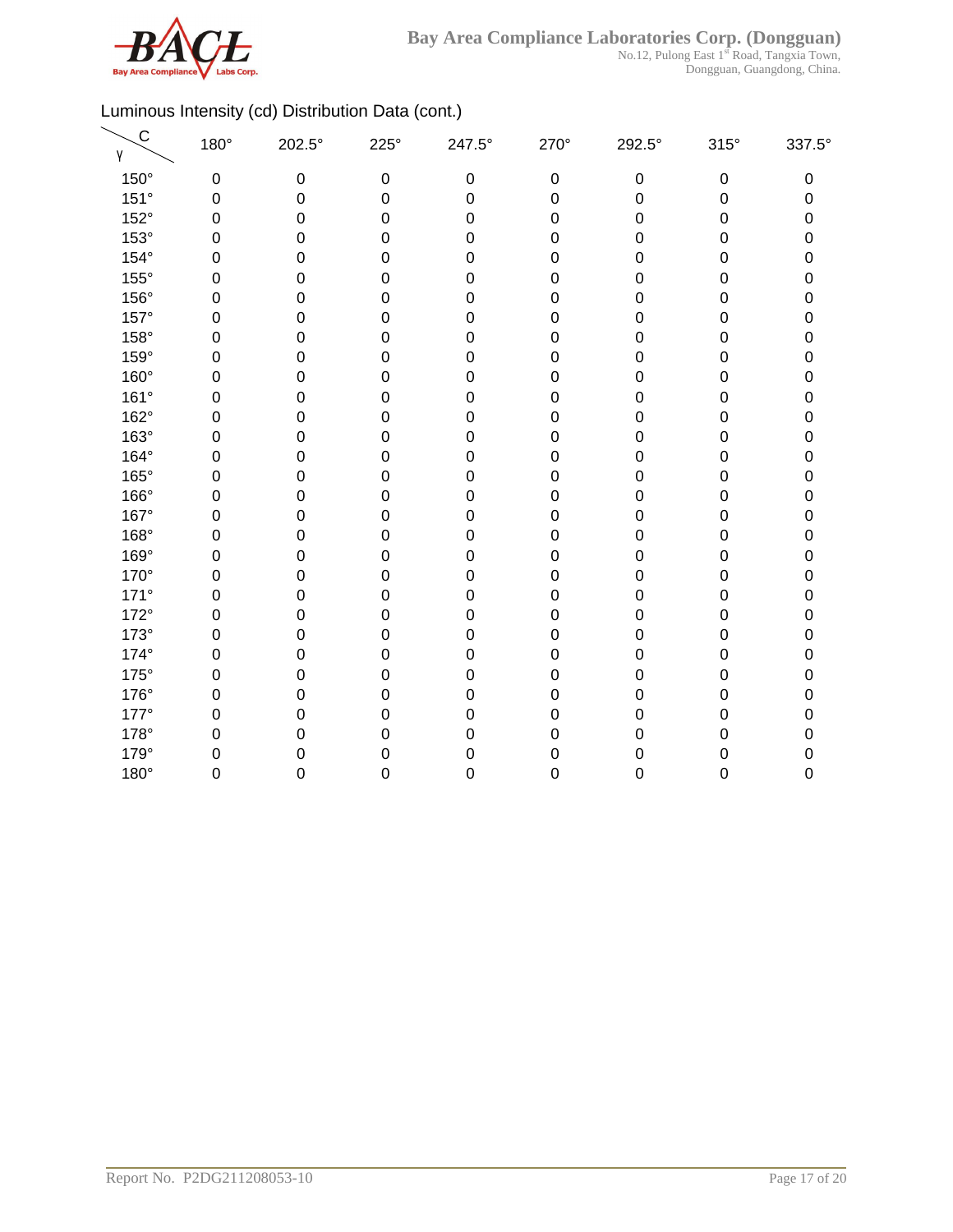

### Zonal Lumen Density Measurement

| Deg       | Flux (Im) | $\%$  | Deg       | Flux (Im) | $\%$   |
|-----------|-----------|-------|-----------|-----------|--------|
| $0 - 5$   | 9.5       | 1.58  | $0-5$     | 9.5       | 1.58   |
| $5 - 10$  | 26.2      | 4.37  | $0 - 10$  | 35.7      | 5.95   |
| $10 - 15$ | 41.7      | 6.96  | $0 - 15$  | 77.4      | 12.91  |
| 15-20     | 56.2      | 9.36  | $0 - 20$  | 133.6     | 22.27  |
| 20-25     | 69.5      | 11.58 | $0 - 25$  | 203.1     | 33.85  |
| 25-30     | 85.5      | 14.26 | $0 - 30$  | 288.7     | 48.11  |
| 30-35     | 96.1      | 16.01 | $0 - 35$  | 384.7     | 64.12  |
| 35-40     | 71.6      | 11.93 | $0 - 40$  | 456.3     | 76.05  |
| 40-45     | 19.7      | 3.29  | $0 - 45$  | 476.0     | 79.34  |
| 45-50     | 20.0      | 3.33  | $0 - 50$  | 496.1     | 82.67  |
| 50-55     | 20.3      | 3.39  | $0 - 55$  | 516.4     | 86.06  |
| 55-60     | 19.9      | 3.31  | $0 - 60$  | 536.3     | 89.37  |
| 60-65     | 18.6      | 3.11  | $0 - 65$  | 554.9     | 92.48  |
| 65-70     | 16.3      | 2.71  | $0 - 70$  | 571.2     | 95.19  |
| 70-75     | 12.9      | 2.15  | $0 - 75$  | 584.1     | 97.34  |
| 75-80     | 9.0       | 1.50  | $0 - 80$  | 593.1     | 98.84  |
| 80-85     | $5.0\,$   | 0.83  | $0 - 85$  | 598.1     | 99.67  |
| 85-90     | 1.3       | 0.22  | $0 - 90$  | 599.3     | 99.89  |
| 90-95     | 0.0       | 0.00  | $0 - 95$  | 599.3     | 99.89  |
| 95-100    | 0.0       | 0.00  | $0 - 100$ | 599.4     | 99.89  |
| 100-105   | 0.0       | 0.00  | $0 - 105$ | 599.4     | 99.89  |
| 105-110   | 0.0       | 0.00  | $0 - 110$ | 599.4     | 99.89  |
| 110-115   | 0.0       | 0.00  | $0 - 115$ | 599.4     | 99.89  |
| 115-120   | 0.0       | 0.00  | $0 - 120$ | 599.4     | 99.89  |
| 120-125   | 0.0       | 0.01  | $0 - 125$ | 599.4     | 99.90  |
| 125-130   | 0.0       | 0.00  | $0 - 130$ | 599.4     | 99.90  |
| 130-135   | 0.0       | 0.01  | $0 - 135$ | 599.5     | 99.91  |
| 135-140   | 0.1       | 0.01  | $0 - 140$ | 599.5     | 99.92  |
| 140-145   | 0.1       | 0.01  | $0 - 145$ | 599.6     | 99.93  |
| 145-150   | 0.1       | 0.02  | $0 - 150$ | 599.7     | 99.95  |
| 150-155   | 0.1       | 0.01  | $0 - 155$ | 599.8     | 99.96  |
| 155-160   | 0.1       | 0.01  | $0 - 160$ | 599.9     | 99.97  |
| 160-165   | 0.1       | 0.01  | $0 - 165$ | 599.9     | 99.98  |
| 165-170   | 0.1       | 0.01  | $0 - 170$ | 600.0     | 99.99  |
| 170-175   | 0.0       | 0.01  | $0 - 175$ | 600.0     | 100.00 |
| 175-180   | 0.0       | 0.00  | $0 - 180$ | 600.0     | 100.00 |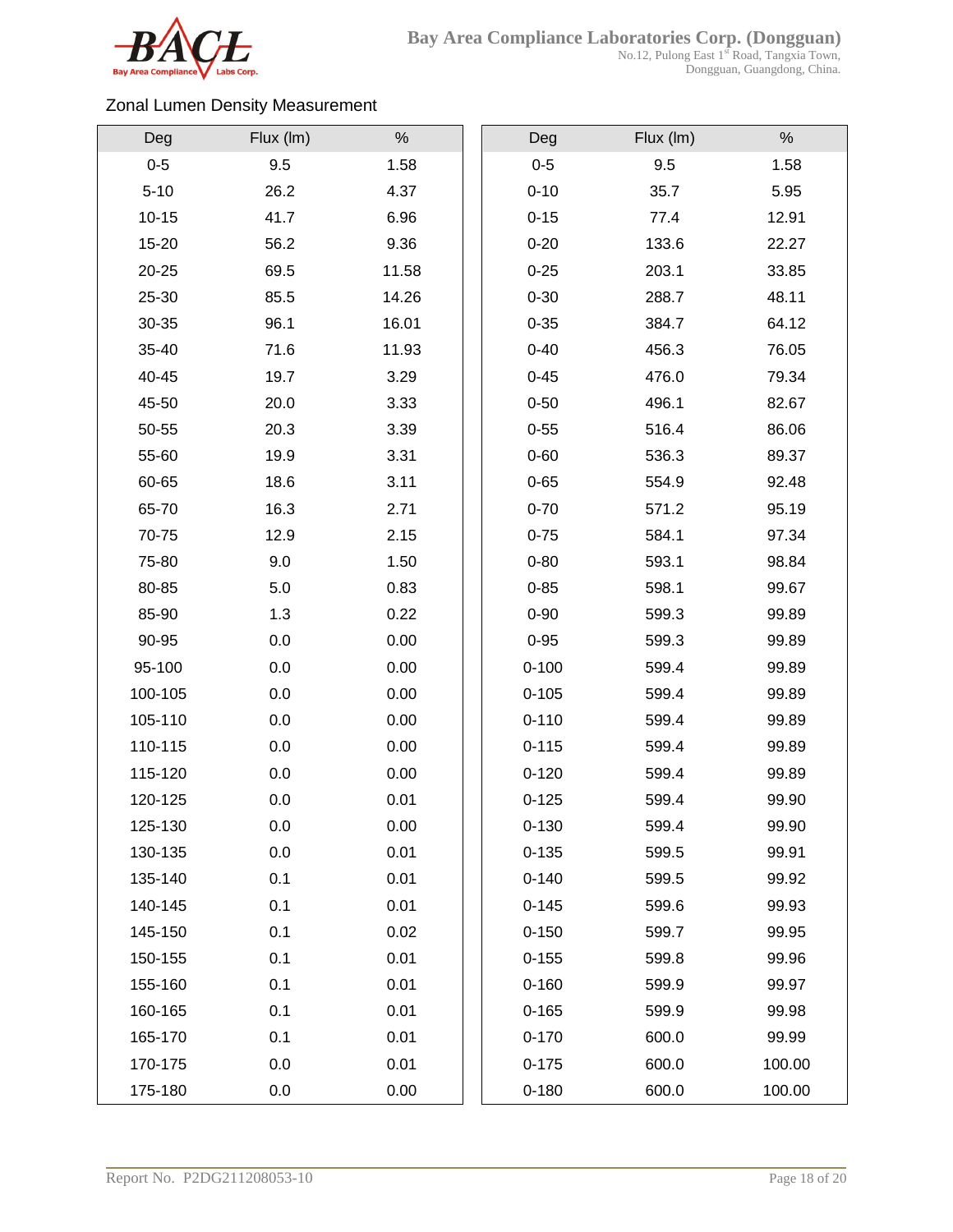

## 6. Product Photo